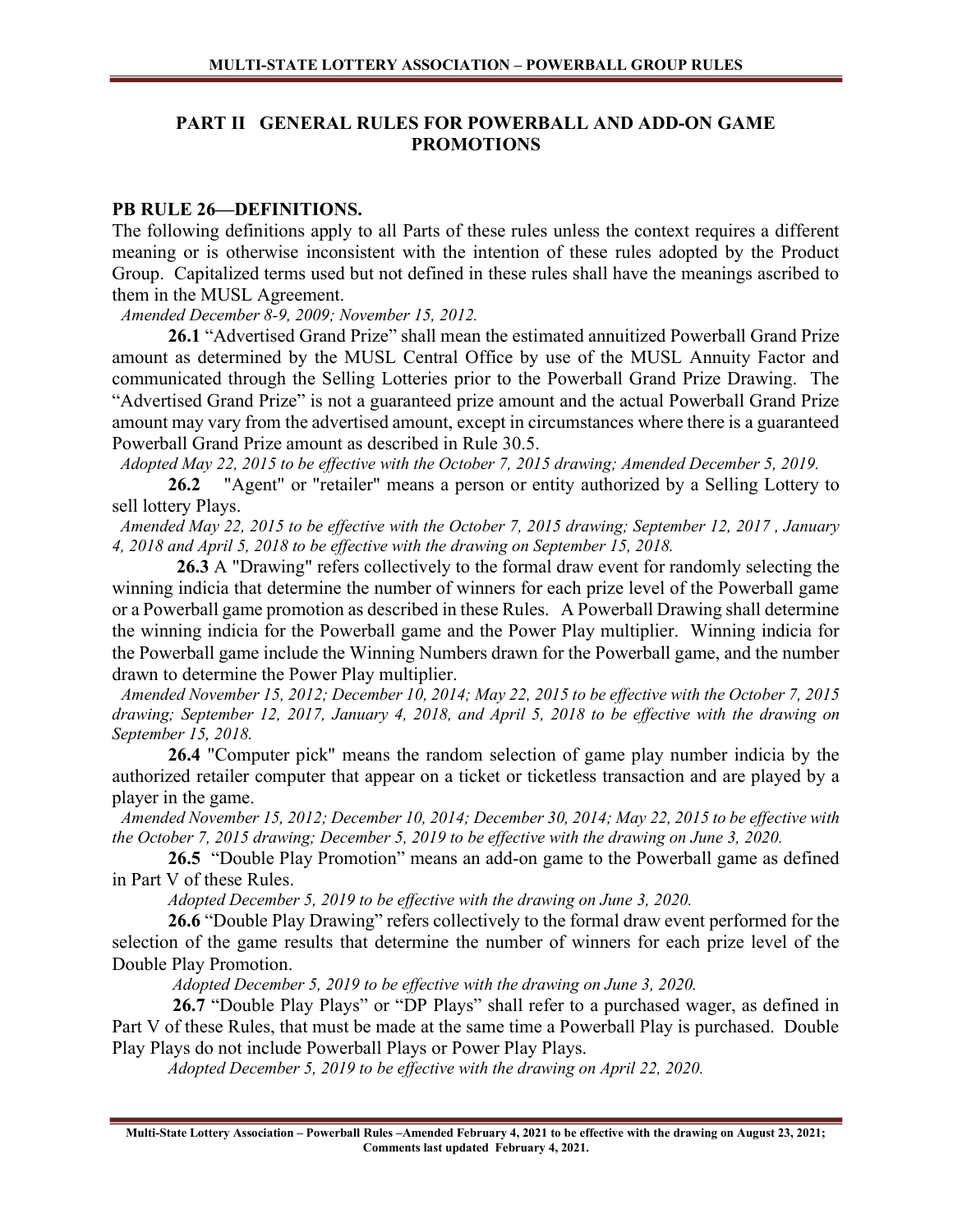26.8 "Game ticket" or "ticket" means an acceptable evidence of Play, which is a ticket produced in a manner that meets the specifications defined in the rules of each Selling Lottery and Rule 31 (Play Validation) and is a physical representation of the Play or Plays sold to the player or is a properly and validly registered ticketless transaction Play.

 Amended October 5, 2004; November 15, 2012; June 25, 2013; December 10, 2014; May 22, 2015 to be effective with the October 7, 2015 drawing; September 12, 2017, January 4, 2018, and April 5, 2018 to be effective with the drawing on September 15, 2018.

26.9 "Grand Prize" shall refer to the top prize in the Powerball game.

Adopted December 10, 2014. Amended May 22, 2015 to be effective with the October 7, 2015 drawing.

26.10 "Licensee Lottery" shall mean a state lottery or lottery of a governmental unit, political subdivision, or entity thereof that is not a Party Lottery but has agreed to comply with all applicable MUSL and Product Group requirements and has been authorized by the MUSL and by the Powerball Product Group to sell the Powerball game.

 Adopted December 8-9, 2009; Amended November 15, 2012; December 10, 2014; May 22, 2015 to be effective with the October 7, 2015 drawing.

 26.11 "MUSL" means the Multi-State Lottery Association, a government-benefit association wholly owned and operated by the Party Lotteries.

26.12 "MUSL Annuity Factor" shall mean the annuity factor as determined by the MUSL central office through a method approved by the MUSL Finance and Audit Committee and which is used as described in these Rules.

Adopted May 22, 2015 to be effective with the October 7, 2015 drawing.

26.13 "MUSL Board" means the governing body of the MUSL, which is comprised of the chief executive officer of each Party Lottery.

Amended November 15, 2012; May 22, 2015 to be effective with the October 7, 2015 drawing.

26.14 "MUSL Finance and Audit Committee" shall mean the committee of that name established by the MUSL Board.

Adopted June 15, 2016 to be effective with the drawing on October 19, 2016.

26.15 "Pari-Mutuel" or "pari-mutuel" shall mean wagered funds that are pooled and then paid in equal shares to the winners of a prize as described in these Rules.

 Adopted September 12, 2017, January 4, 2018, and April 5, 2018 to be effective with the drawing on September 15, 2018.

 26.16 "Party Lottery" or "Member Lottery" means a state lottery or lottery of a political subdivision or entity that has joined the MUSL and, in the context of these Product Group Rules, that is authorized to sell the Powerball game. Unless otherwise indicated, "Party Lottery" or "Member Lottery" does not include "Licensee Lotteries."

 Amended June 20, 2006; December 8-9, 2009; November 15, 2012; May 22, 2015 to be effective with the October 7, 2015 drawing.

26.17 "Play" or "Bet" means the six (6) numbers, the first five (5) from a field of sixty-nine (69) numbers and the last one (1) from a field of twenty-six (26) numbers, that appear on a ticket or communicated in a ticketless transaction as a single lettered selection, either manually or by a Computer Pick, and are to be played by a player in the Powerball game.

"Power Play" Plays are separately described in Part III of these Rules.

 Amended July 5, 2002; May 4, 2005; August 20, 2008; June 14, 2011 and effective for draws beginning January 18, 2012; December 10, 2014; May 22, 2015 to be effective with the October 7, 2015 drawing; September 12, 2017, January 4, 2018, and April 5, 2018 to be effective with the drawing on September 15, 2018; December 5, 2019.

"Double Play" Plays are separately described in Part V of these Rules.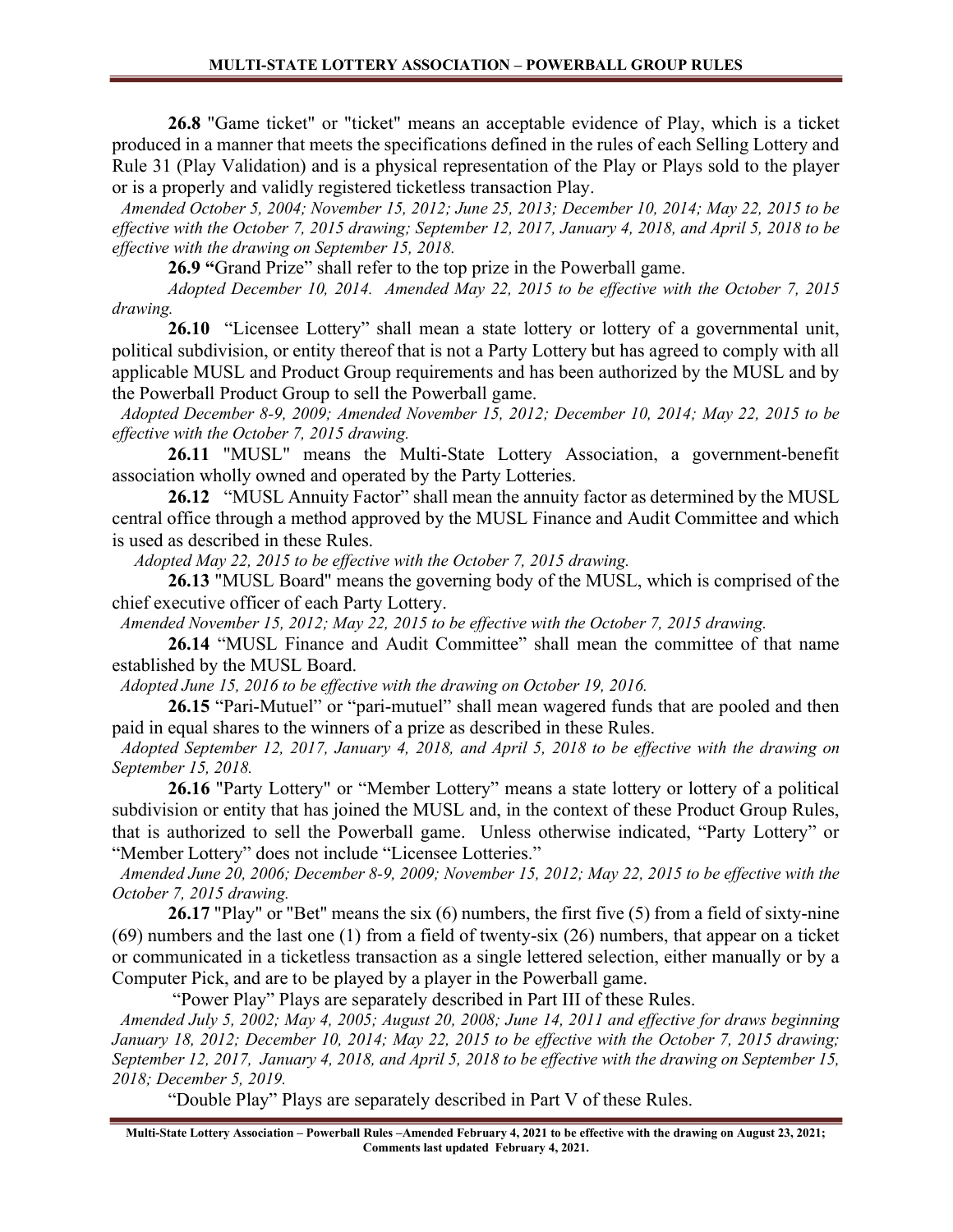26.18 "Powerball Play or Plays" (aka PB Plays) shall refer to Plays purchased as a wager as part of the Powerball game, as defined in Part III of these Rules, but shall not include Power Play Plays.

26.19 "Power Play" shall refer to Power Play promotion as described in Part III of these Rules.

26.20 "Power Play Plays" shall refer to Plays purchased as part of the Power Play Promotion described in Part III of these Rules.

 26.21 "Product Group" or "the Group" means a group of lotteries that has joined together to offer a product pursuant to the terms of the Multi-State Lottery Agreement and the Product Group's own rules.

Amended November 15, 2012; June 5, 2014.

26.22 "Play Slip" or "Bet Slip" means a physical or electronic means by which a player communicates their intended Play selection to the retailer as defined and approved by the Selling Lottery.

 Amended December 10, 2014; Amended March 20, 2017 to be effective with the September 30, 2017 drawing; September 12, 2017, January 4, 2018, and April 5, 2018 to be effective with the drawing on September 15, 2018.

26.23 "Selling Lottery" or "Participating Lottery" shall mean a lottery authorized by the Product Group to sell Plays, including Party Lotteries and Licensee Lotteries. Adopted December 8-9, 2009.

Amended May 22, 2015 to be effective with the October 7, 2015 drawing; June 15, 2016 to be effective with the drawing on October 19, 2016; September 12, 2017, January 4, 2018, and April 5, 2018 to be effective with the drawing on September 15, 2018.

26.24 "Set Prize", also referred to as "low-tier prize", means all other prizes, except the Powerball Grand Prize and the Double Play First Prize, and, except in instances outlined in these rules, will be equal to the prize amount established by the Product Group for the prize level.

 Amended November 15, 2012; June 5, 2014; December 10, 2014; May 22, 2015 to be effective with the October 7, 2015 drawing; June 15, 2016 to be effective with the drawing on October 19, 2016; September 12, 2017, January 4, 2018, and April 5, 2018 to be effective with the drawing on September 15, 2018; December 5, 2019 to be effective with the drawing on June 3, 2020.

 26.25 "Terminal" means a device authorized by a Selling Lottery to function in an on-line, interactive mode with the Selling Lottery's computer gaming system for the purpose of issuing lottery tickets and entering, receiving, and processing lottery transactions, including making purchases, validating tickets, and transmitting reports.

 Amended December 8-9, 2009; November 15, 2012; December 10, 2014; May 22, 2015 to be effective with the October 7, 2015 drawing; September 12, 2017, January 4, 2018, and April 5, 2018 to be effective with the drawing on September 15, 2018.

 26.26 "Ticketless Transaction" shall include Plays sold through subscription, internet, or non-standard terminals.

 Amended June 25, 2013; September 12, 2017, January 4, 2018, and April 5, 2018 to be effective with the drawing on September 15, 2018.

26.27 Reserved.

26.28 Reserved.

26.29 Reserved.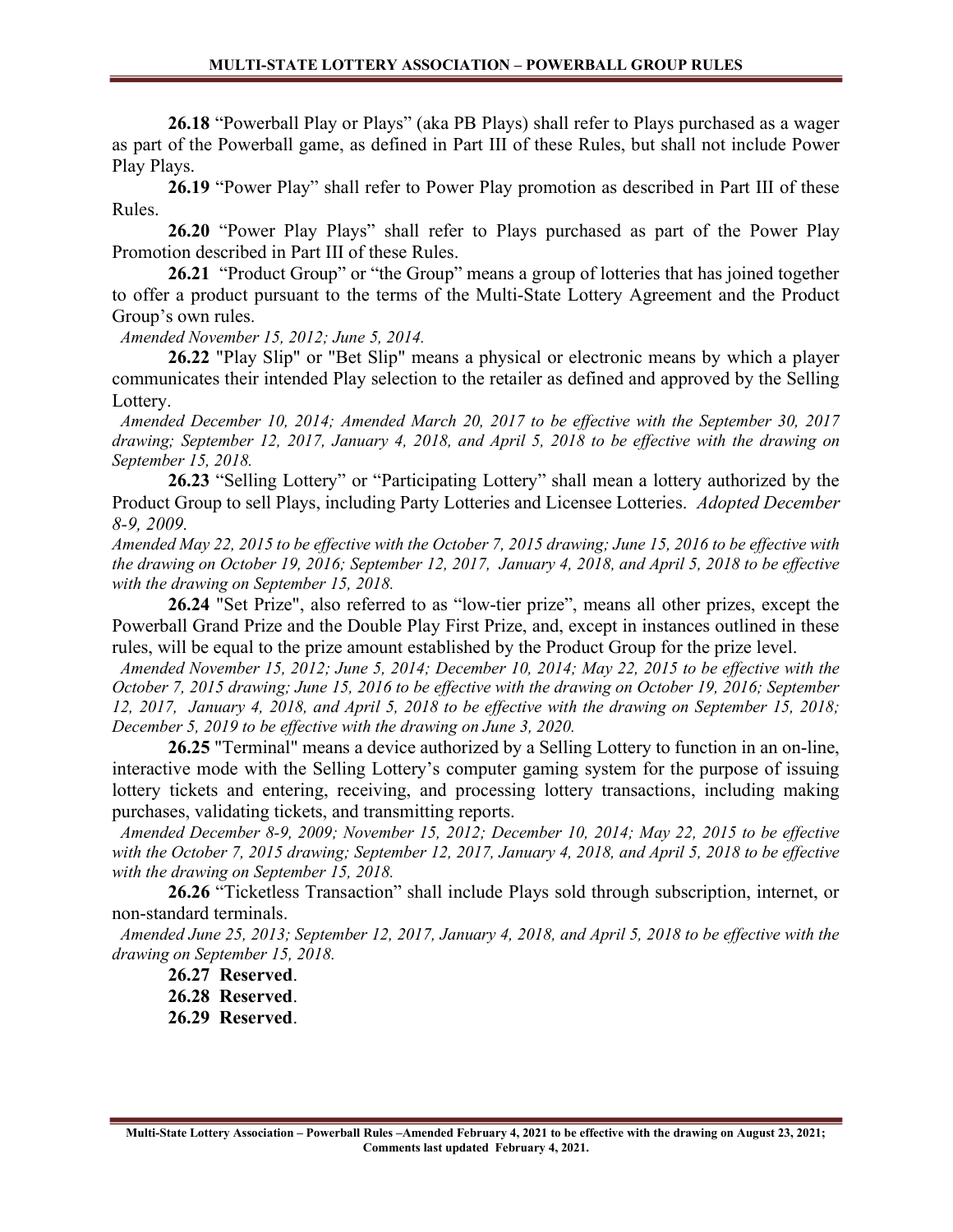26.30 "Winning Numbers" means the game results selected during a Drawing which shall be used to determine winning Plays contained on game ticket or ticketless transaction.

 Amended December 10, 2014; May 22, 2015 to be effective with the October 7, 2015 drawing; September 12, 201;January 4, 2018, and April 5, 2018 to be effective with the drawing on September 15, 2018; December 5, 2019 to be effective with the drawing on June 3, 2020.

#### PB RULE 27 GENERAL RULES, INCLUDING PROOF OF PLAY, PLAY CANCELLATIONS, MAXIMUM PURCHASE AND MATRIX CHANGES.

27.1 Proof of Play. Unless otherwise permitted by a selling lottery, a ticket (subject to the validation requirements set forth in Rule 31 (Play Validation)) or properly registered ticketless transaction shall be the only proof of a game Play or Plays and the submission of a winning ticket to the issuing Selling Lottery or its authorized agent shall be the sole method of claiming a prize or prizes. A Play Slip has no pecuniary or prize value and shall not constitute evidence of play purchase or of numbers selected. A terminal-produced paper receipt has no pecuniary or prize value and shall not constitute evidence of Play purchase or of numbers selected.

 Amended October 5, 2004; December 8-9, 2009; November 15, 2012; June 5, 2014; December 10, 2014; May 22, 2015 to be effective with the October 7, 2015 drawing; September 12, 2017, January 4, 2018, and April 5, 2018 to be effective with the drawing on September 15, 2018.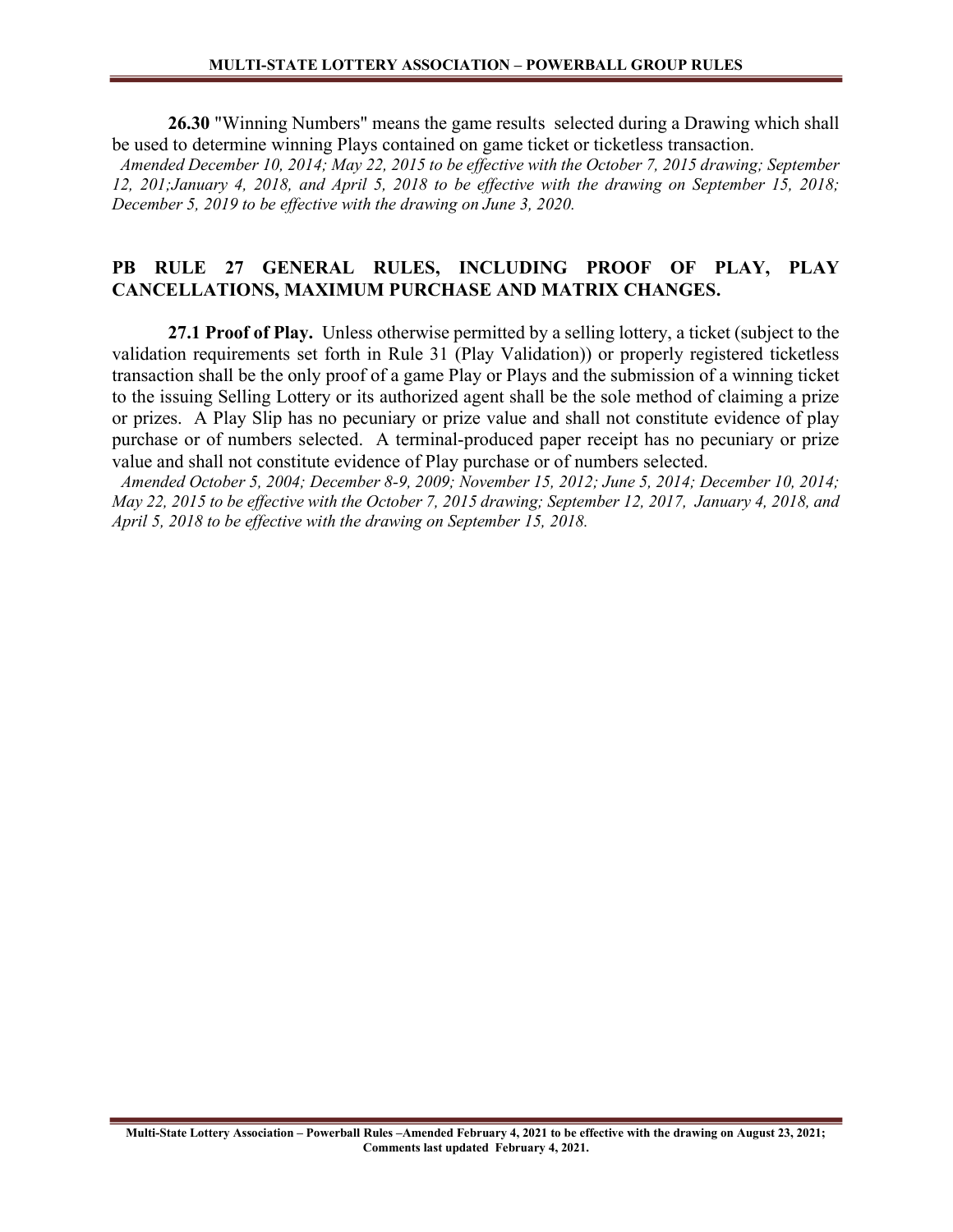#### 27.2 Cancellations Prohibited; Request for Plays, Returned Plays, Incomplete Transaction Plays, Stolen Plays and Refunds for Game Cancellations.

(a) Plays Non-Cancellable. In all instances, a Play recorded on the CGS may not be voided or cancelled by returning the ticket or ticketless transaction to the Retailer or to the Selling Lottery, including tickets that are misprinted, illegible, printed in error, or for any reason not successfully transferred to an authorized selling entity or Player.

(b) Request for Plays. A lottery may conduct future sales through a subscription or other system that does not immediately record such sales on the CGS. A "Request for Play" is a sale that is not immediately recorded on the CGS, but is instead recorded onto the CGS at some future time prior to a draw event. At the sole discretion of the lottery, authorized sales through a subscription or other system which have not been recorded on the CGS (instead recorded as "Request for Plays"), may be cancelled at any time prior to the time the Request for Play is recorded as a Play on the CGS. If a Request for Play is cancelled, it shall not be recorded on the CGS.

Per 27.2(a), once a Play is recorded on the CGS, it may not be cancelled at any time. Any cancelled "Request for Play" shall not be include in sales data report to MUSL.

(c) Returned Plays. To promote good Player or Retailer relations, a Selling Lottery, at is sole discretion, may develop a method of compensating Players or Retailers for Plays accepted by the Selling Lottery as returned to the Selling Lottery ("Returned Plays") that are misprinted, illegible, printed in error, future Plays affected by changes in game features by the Selling Lottery or due to game cancellations.

Returned Plays may not be cancelled or voided. Returned Plays are not reported to MUSL.

 The Selling Lottery Must remit its required prize pool contributions on all Plays accepted as returned Plays by the Selling Lottery.

 Returned Plays may not be claimed for a prize by any person or entity, including the Selling Lottery. Any prizes which would have been won on a Returned Play shall become an unclaimed prize at the end of the prize claim period.

(d) Incomplete Transaction Plays. Incomplete Transaction Plays occur when a Retailer begins a Play transaction as requested by a Player, and the Play is registered on the CGS, but the transaction is terminated prior to transferring Play confirmation to the Player, there is no attempt to print the Play on a ticket, and the Player has not paid for the Play. Transaction terminations may be due to time sensitivities, communications loss or other issues as accepted by the Selling Lottery.

 A Selling Lottery, at its sole discretion, may develop an approved method of managing Incomplete Transaction Plays, subject to these provisions.

Incomplete Transaction Plays may not be cancelled or voided.

 The Selling Lottery must remit its required prize pool contributions on any Incomplete Transaction Plays. At its sole discretion, the Selling Lottery may develop a method of compensation Retailers for Incomplete Transaction Plays if Retailers are required to reimburse Selling Lotteries for prize pool contributions.

 Incomplete Transaction Plays may not be claimed for a prize by any person or entity including the Retailer. Any prize which cannot be claimed as a prize under this Rule but would otherwise have been won on an Incomplete Transaction Play shall become an unclaimed prize at the end of the prize claim period of the drawing for which the Incomplete Transaction Play was recorded. Incomplete Transaction Plays are not reported to MUSL.

Multi-State Lottery Association – Powerball Rules –Amended February 4, 2021 to be effective with the drawing on August 23, 2021; Comments last updated February 4, 2021.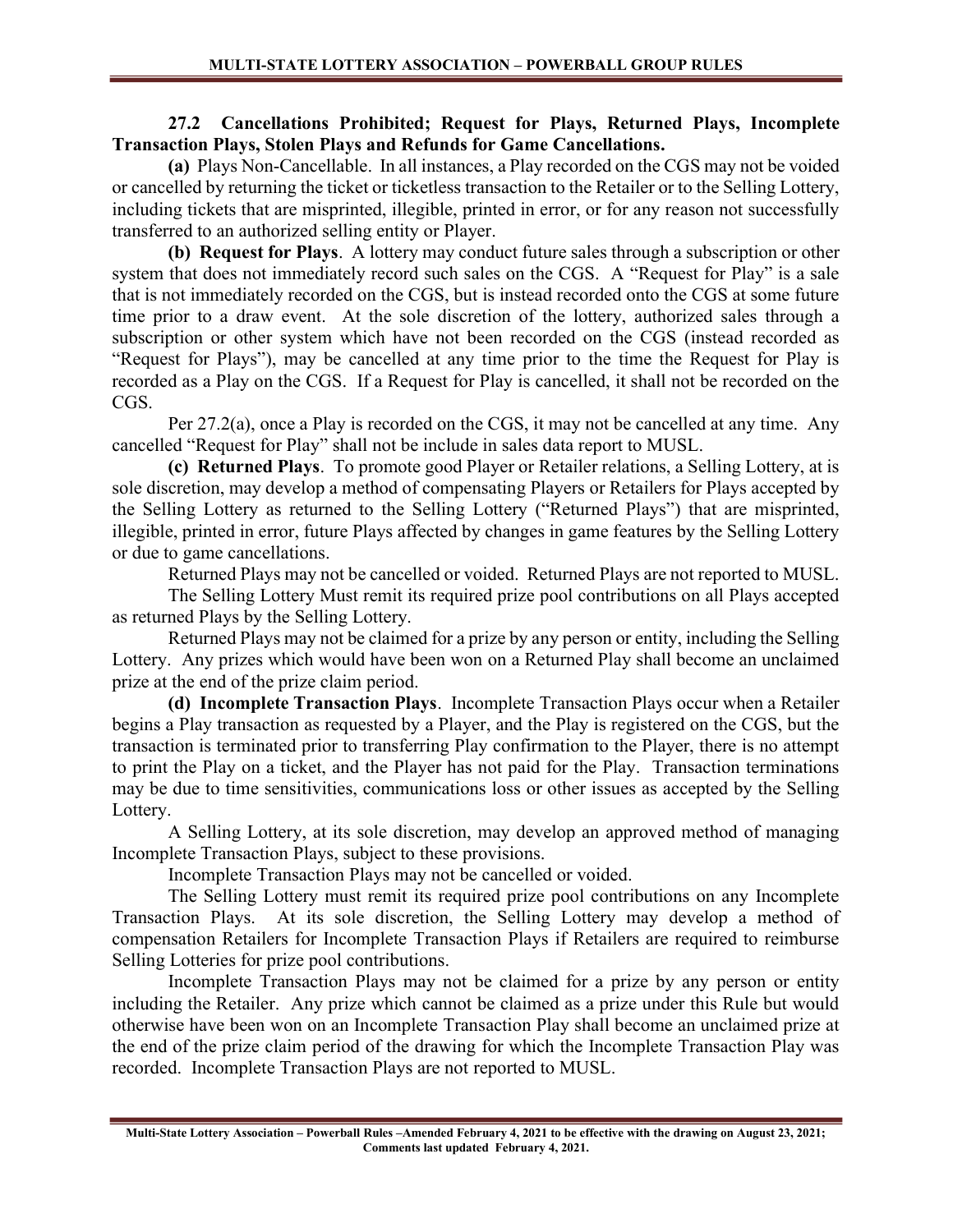(e) Stolen Plays. Plays reported as stolen from a Retailer that have been recovered cannot be accepted by the Selling Lottery as Returned Plays.

 Selling Lotteries may compensate a Retailer for the loss from theft if a Selling Lottery, solely at is discretion, determines to assume such a loss, but Stolen Plays cannot be cancelled or voided.

 Ownership of Stolen Plays, and whether any party has a right to claim prizes on Stolen Plays, shall be determined by the rules of the Selling Lottery.

(f) Game Cancellation. In the event of cancellation of the Game by the Product Group prior to the occurrence of all drawings for which Plays have been sold and recorded on the CGS, the Selling Lottery may provide a refund mechanism for such Plays to the Players, and the Selling Lottery shall not be required to remit its prize pool contributions for any such refunded Plays.

(g) Selling Lotteries Prohibited from Claiming Prizes. Selling Lotteries and lottery officials are prohibited from claiming any prizes on Plays that are owned by the Selling Lottery through "Returned Plays" or otherwise acquired and held by the Selling Lottery. Any prizes that would otherwise be won on Plays owned or acquired by Selling Lotteries shall become unclaimed prizes at the end of the prize claim period.

 Amended November 15, 2012; December 10, 2014; May 22, 2015 to be effective with the October 7, 2015 drawing; September 12, 2017, January 4, 2018, and April 5, 2018 to be effective with the drawing on September 15, 2018; September 24, 2018 to be effective with the drawing on March 30, 2019.

27.3 Player Responsibility. It shall be the sole responsibility of the player to verify the accuracy of the game Play or Plays and other data printed on the ticket or contained in a ticketless transaction. The placing of Plays is done at the player's own risk through the agent that is acting on behalf of the player in entering the Play or Plays. The purchaser of a Play or Plays through a ticketless transaction has the sole responsibility for verifying the accuracy and condition of the data at the time of purchase.

 Amended November 15, 2012; June 5, 2014; December 10, 2014; May 22, 2015 to be effective with the October 7, 2015 drawing.

27.4 Entry of Plays. Plays may only be entered manually using the lottery terminal keypad or touch screen or by means of a Play Slip as approved by the Selling Lottery or by such other means approved by the Selling Lottery. Retailers shall not permit the use of Play Slips that are not approved by the Selling Lottery. Retailers shall not permit any device to be physically or wirelessly connected to a lottery terminal to enter Plays, except as approved by the Selling Lottery.

 Amended December 8-9, 2009; December 10, 2014; Amended March 20, 2017 to be effective with the September 30, 2017 drawing; September 12, 2017, January 4, 2018, and April 5, 2018 to be effective with the drawing on September 15, 2018.

27.5. Registration of Plays. Ticketless transaction Plays may be registered by the Selling Lottery at a lottery processing site that meets the requirements established by the Product Group and the MUSL Board.

 Adopted October 5, 2004; Amended December 8-9, 2009; November 15, 2012; June 25, 2013; December 10, 2014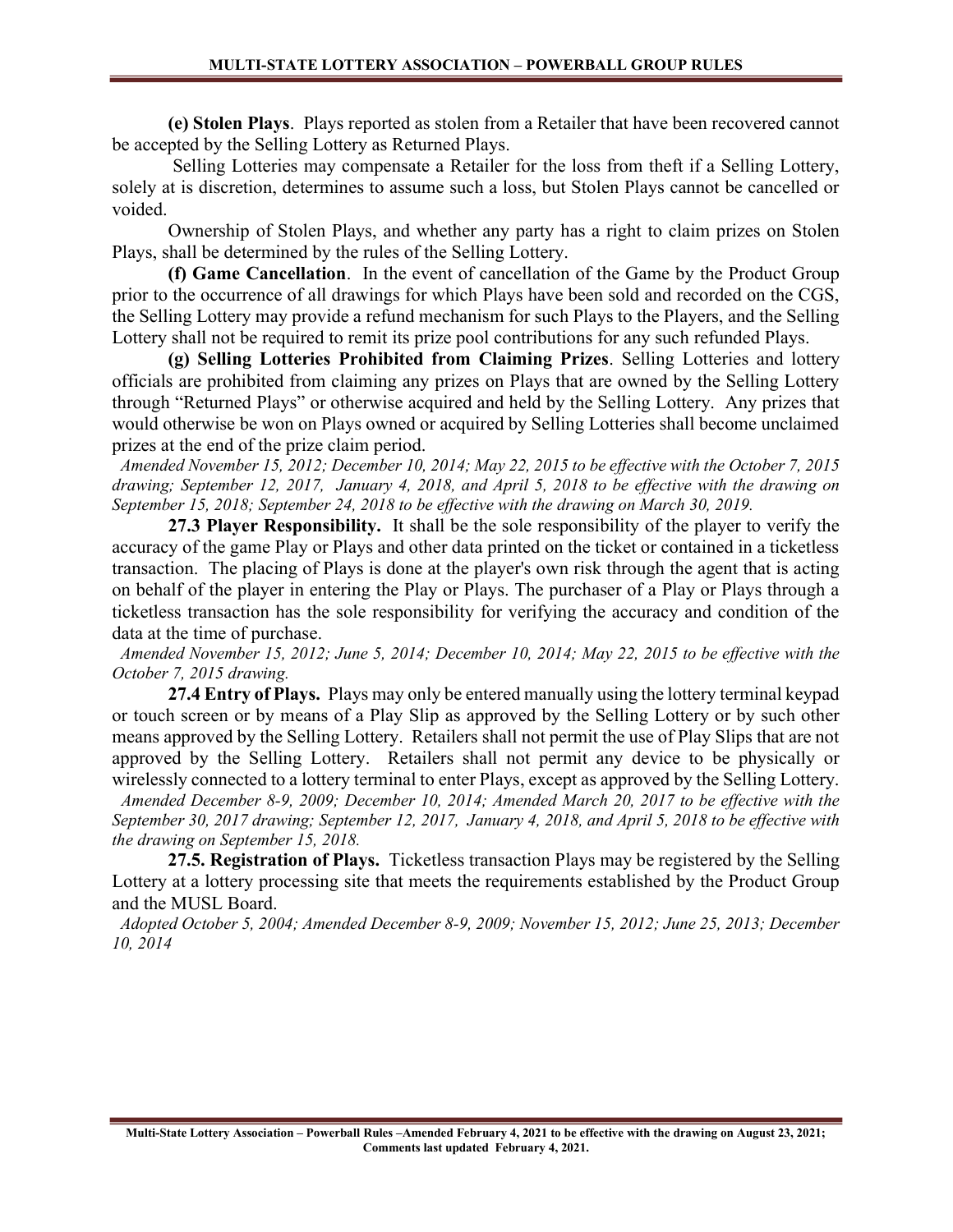27.6 Maximum Purchase. Except for a ticketless transaction Play purchase when the lottery has a process in place to allow players to make changes to their Play purchases in the event of a game change, the maximum number of consecutive Drawings on a single Play purchase is thirty-nine (39). The maximum number of consecutive Drawings encompassed by a ticketless transaction Play purchase when the lottery has a process in place to allow players to make changes to their Play purchases in the event of a game change is one hundred fifty-six (156). The maximum number of Drawing purchases may be further limited by the Selling Lottery Director.

Adopted September 12, 2017 to be effective with the drawing on September 15, 2018; January 7, 2021.

27.7. Matrix Changes. In the event of a matrix change, the Selling Lottery that issued the ticketless transaction will determine the option(s) available to ticketless transaction purchasers from that Selling Lottery for the balance of Plays remaining on their ticketless transactions effective as of the date of the matrix change.

Adopted September 12, 2017, January 4, 2018, and April 5, 2018 to be effective with the drawing on September 15, 2018.

27.8 Emergency Rule-making Authority. Pursuant to the Product Group's fiduciary duties, it may become necessary for the Product Group to adopt rule changes or modifications to protect the integrity of the game in response to an imminent crisis or emergency. Such rule changes or modifications shall take into effect immediately, or otherwise as indicated by the Product Group, without prior notification to players or the public.

A rule change or modification adopted pursuant to this Section is effective upon the affirmative vote of three-fourths (3/4) or more of the Members casting votes, and shall continue in effect until otherwise determined by the Product Group.

Adopted June 22, 2020; Amended January 7, 2021.

# PB RULES 28 – 29 RESERVED.

#### PB RULE 30 PRIZE PAYMENTS. 30.1 Powerball Grand Prize.

#### Portions of Rule 30.1 were previously amended: September 9, 1998, December 21, 1998, March 15, 1999, February 3, 2002; July 5, 2002; May 4, 2005; October 11, 2006; August 20, 2008; December 8- 9, 2009; November 15, 2012; June 25, 2013 to be effective October 1, 2013; June 5, 2014; December 10, 2014; May 22, 2015 to be effective with the October 7, 2015 drawing; October 22, 2015 to be effective with the February 3, 2016 drawing; June 15, 2016 to be effective with the drawing on October 19, 2016.

 (a) Powerball Grand Prizes shall be paid, at the election of the player made no later than sixty (60) days after the player becomes entitled to the prize, with either a per-winner annuity or single lump sum payment (which may be referred to as the "cash option"). If the payment election is not made at the time of purchase and is not made by the player within sixty (60) days after the player becomes entitled to the prize, then the prize shall be paid as an annuity prize. An election for an annuity payment made by a player before ticket purchase or by system default or design may be changed to a cash option payment at the election of the player until the expiration of sixty (60) days after the player becomes entitled to the prize. The election to take the cash option payment may be made at the time of the prize claim or within sixty (60) days after the player becomes entitled to the prize. An election made after the winner becomes entitled to the prize is final and cannot be revoked, withdrawn, or otherwise changed.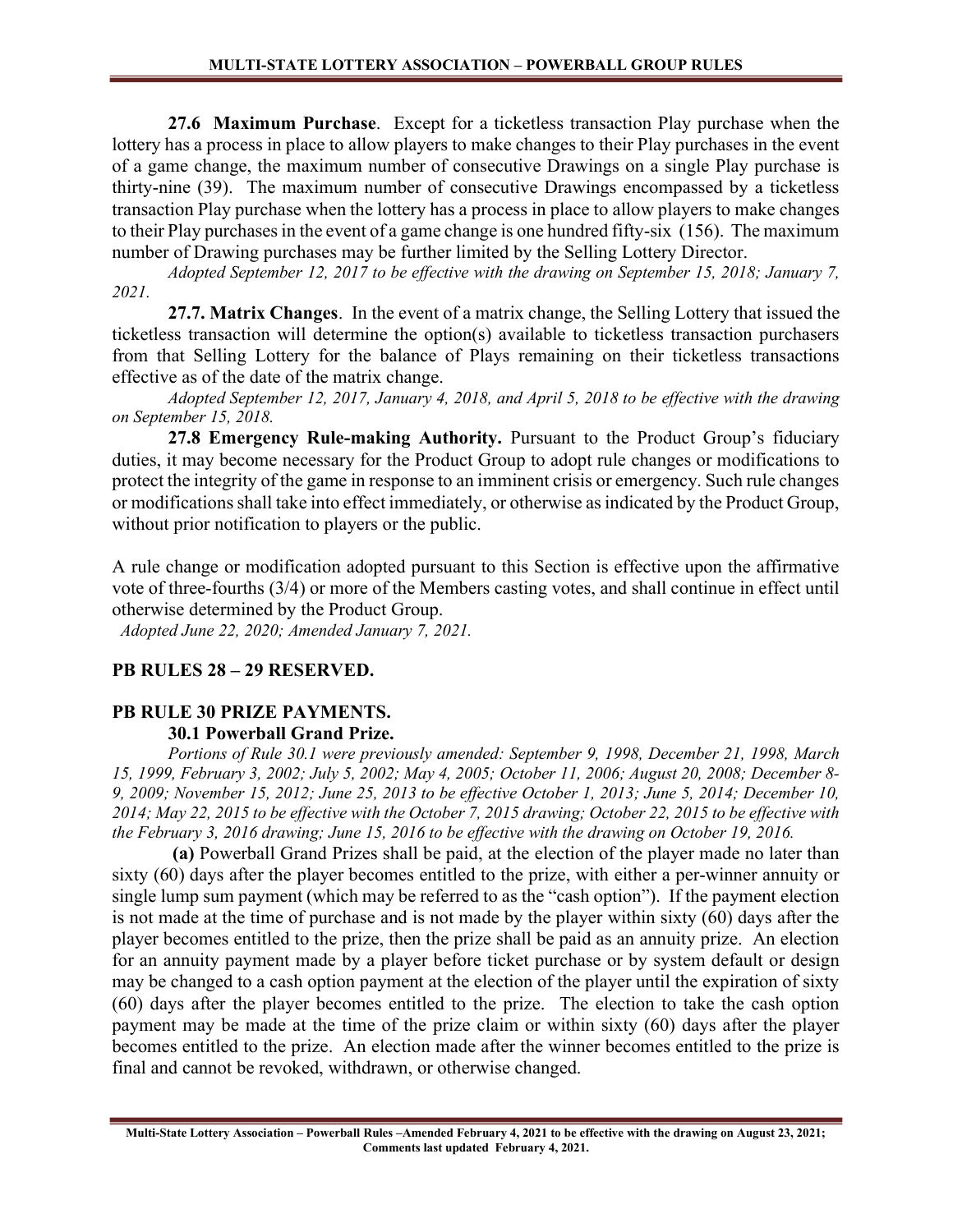(b) The Powerball Grand Prize available in the GPP shall be determined by dividing the funds available in the GPP on a pari-mutuel basis among all winning PB Plays of the Powerball Grand Prize as described in these Rules.

 Winner(s) who elect a cash option payment shall be paid their share(s) in a single lump sum payment.

 The annuitized option prize shall be determined by multiplying a winner's share of the Powerball Grand Prize pool by a process as approved by the MUSL Board.

 Neither MUSL nor the Selling Lotteries shall be responsible or liable for changes in the advertised or estimated annuity prize amount and the actual amount purchased after the prize payment method is actually known to MUSL.

 Amended September 12, 2017, January 4, 2018, and April 5, 2018 to be effective with the drawing on September 15, 2018.

(c) In certain instances announced by the Product Group, the Powerball Grand Prize shall be a guaranteed amount and shall be determined pursuant to Rule 30.5.

(d) If individual shares of the GPP funds held to fund an annuity is less than \$250,000.00, the Product Group, in its sole discretion, may elect to pay the winners their share of the funds held in the GPP.

(e) All annuitized prizes shall be paid annually in thirty (30) payments with the initial payment being made in a single payment, to be followed by twenty-nine (29) payments funded by the annuity. Except as may be controlled by a Selling Lottery's governing statute, all annuitized prizes shall be paid annually in thirty (30) graduated payments (increasing each year) by a rate as determined by the Product Group. Prize payments may be rounded down to the nearest one thousand dollars (\$1,000.00). Annual payments after the initial payment shall be made by the lottery on the anniversary date or if such date falls on a non-business day, then the first business day following the anniversary date of the selection of the Grand Prize Winning Numbers.

(f) Funds for the initial payment of an annuitized prize or the lump sum cash option prize payment shall be made available by MUSL for payment by the Selling Lottery no earlier than the fifteenth calendar day (or the next banking day if the fifteenth day is a holiday) following the Drawing. If necessary, when the due date for the payment of a prize occurs before the receipt of funds in the prize pool trust sufficient to pay the prize, the transfer of funds for the payment of the full lump sum cash option amount may be delayed pending receipt of funds from the Selling Lotteries. A paying lottery may elect to make the initial payment from its own funds after validation, with notice to MUSL.

(g) If a Party Lottery purchases or holds the prize payment annuity for a prize won in that jurisdiction, that Party Lottery's game rules, and any prize payment agreement with the prize winner, shall indicate that the prize winner has no recourse on the MUSL or any other Selling Lottery for payment of that prize.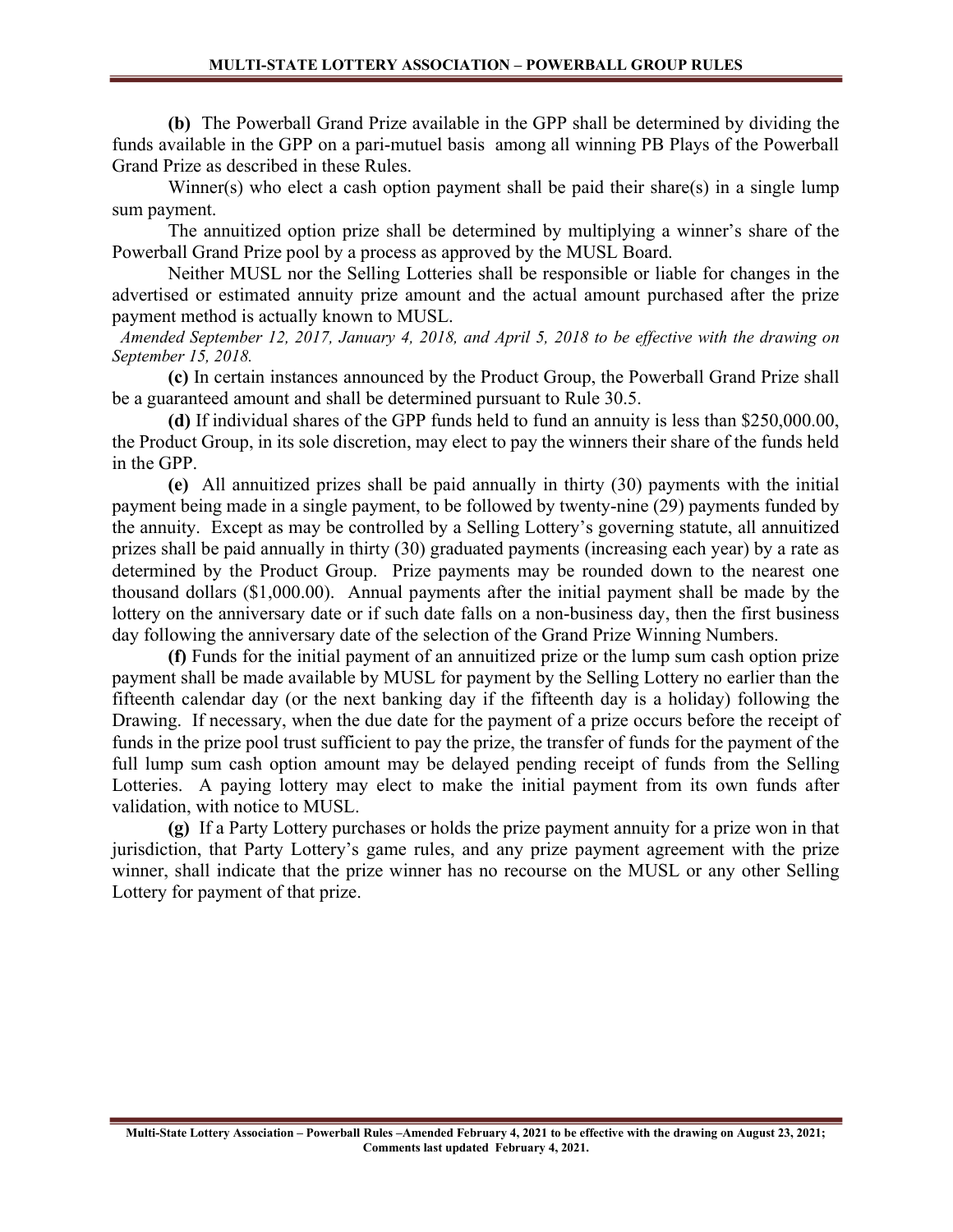(h) In the event of the death of a lottery winner during the annuity payment period, unless prohibited by jurisdictional law, the MUSL Finance & Audit Committee, in its sole discretion excepting a discretionary review by the Product Group, upon the petition of the estate of the lottery winner (the "Estate") to the lottery of the jurisdiction in which the deceased lottery winner purchased the winning PB Play, and subject to federal, state, district, or territorial applicable laws, may accelerate the payment of all of the remaining lottery proceeds to the Estate. If such a determination is made, then securities and/or cash held to fund the deceased lottery winner's annuitized prize may be distributed to the Estate. The identification of the securities to fund the annuitized prize shall be at the sole discretion of the Finance & Audit Committee or the Product Group.

 Amended September 12, 2017, January 4, 2018, and April 5, 2018 to be effective with the drawing on September 15, 2018.

#### 30.2 First Prize for Double Play.

 (a) The Double Play First Prize is a fixed, non-annuitized value of \$10 million for each Double Play Drawing.

 (b) If, in any Double Play drawing there are no DP Plays that qualify for the first Prize category, the portion of the prize fund allocated to such First Prize category shall remain in the First Prize pool for the next Double Play drawing.

(c) Funds for the payment of a First Prize shall be made available by MUSL for payment by the Selling Lottery on a schedule approved by the Product Group. If necessary, when the due date for the payment of a First Prize occurs before the receipt of funds in the FPP trust sufficient to pay the prize, the transfer of funds for the payment of the First Prize may be delayed pending receipt of funds from the Selling Lotteries participating in the Double Play Promotion. A Selling Lottery may elect to make the First Prize payment from its own funds after validation, with notice to MUSL.

Adopted December 5, 2019 to be effective with the drawing on April 22, 2020.

30.3 Set Prize. A Selling Lottery may begin paying low-tier prizes after receiving authorization to pay from the MUSL central office. If a Selling Lottery, due to jurisdictional law requirements, separately determines its low-tier prize amounts, it shall be solely responsible for its low-tier prize liability, and may begin paying low-tier prizes after a Drawing when it determines appropriate to do so.

 Amended December 8-9, 2009; November 15, 2012; June 5, 2014; December 10, 2014; May 22, 2015 to be effective with the October 7, 2015 drawing; September 12, 2017, January 4, 2018, and April 5, 2018 to be effective with the drawing on September 15, 2018.

30.4 Process for Prize Payments. All prizes (whether described as "cash" payment prizes or otherwise) shall be paid through the Selling Lottery that sold the winning Play(s) and at the discretion of the Selling Lottery that sold the winning Play(s) may be paid by cash, check, warrant or electronic transfer.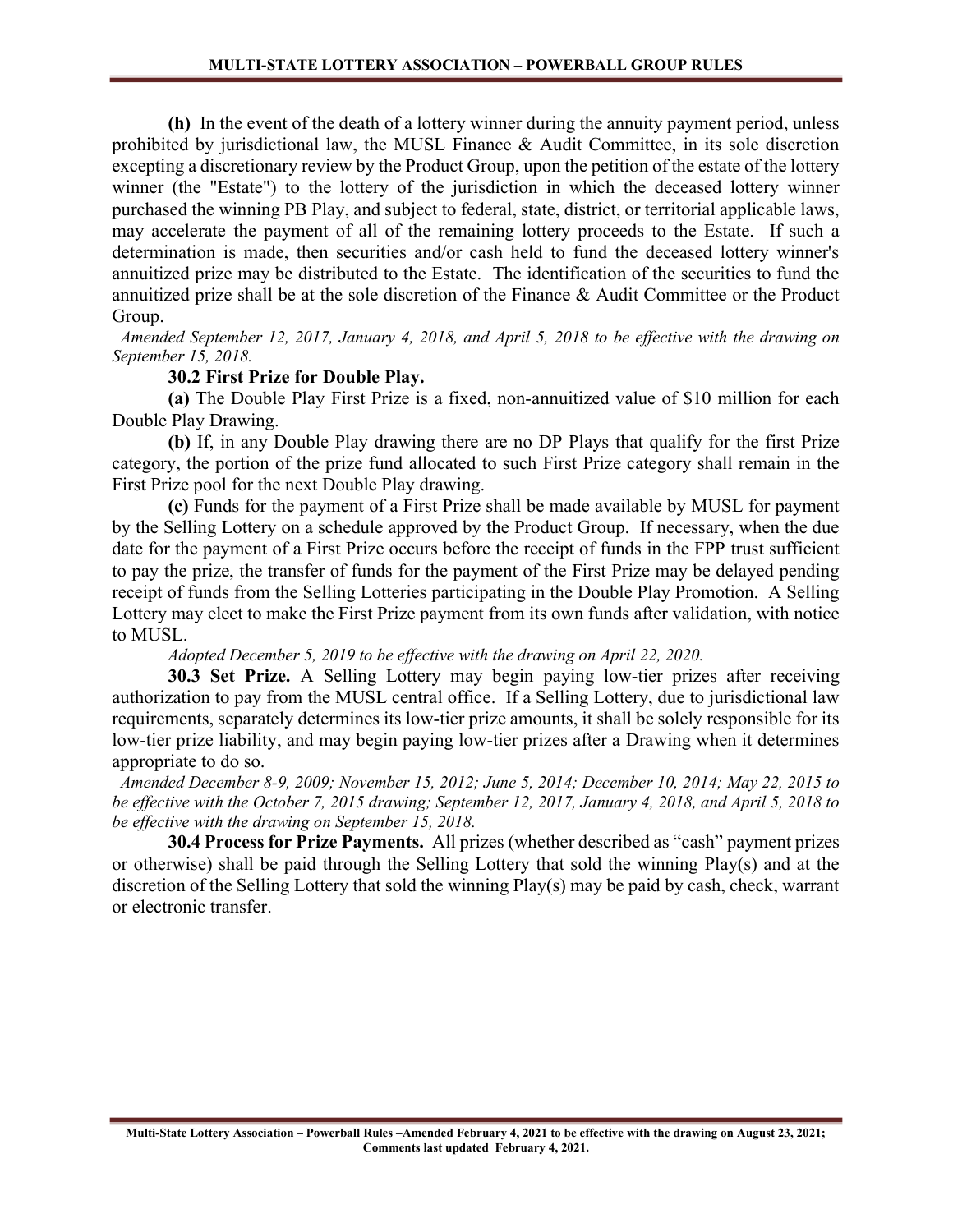30.5 Powerball Grand Prizes Rounded. Annuitized payments of the Powerball Grand Prize or a share of the Powerball Grand Prize may be rounded to facilitate the purchase of an appropriate funding mechanism. Breakage on an annuitized Powerball Grand Prize win shall be added to the first payment to the winner or winners. Prizes other than the Powerball Grand Prize, which, under these rules, may become single-payment, pari-mutuel prizes, may be rounded down so that prizes can be paid in multiples of whole dollars. Except with regards to low-tier prizes paid by a Selling Lottery which separately determines its low-tier prize amounts pursuant to Rule 30.2, breakage resulting from rounding these prizes shall be carried forward to the prize pool for the next Drawing.

Amended November 15, 2012; June 5, 2014; December 10, 2014.

 30.6 Powerball Prize Rollover. If the Powerball Grand Prize is not won in a Drawing, the prize money allocated for the Grand Prize shall roll over and be added to the GPP for the following Drawing.

 Amended July 5, 2002; June 24, 2011 and effective for draws beginning January 18, 2012; December 10, 2014; May 22, 2015 to be effective with the October 7, 2015 drawing; October 22, 2015 to be effective with the February 3, 2016 drawing.

#### 30.7 Funding of Guaranteed Powerball Prizes.

30.7(a) The Product Group may offer guaranteed minimum Grand Prize amounts or minimum increases in the Grand Prize amount between Drawings or make other changes in the allocation of prize money where the Product Group finds that it would be in the best interest of the game.

Amended June 15, 2016 to be effective with the drawing on October 19, 2016.

30.7(b) If a minimum Grand Prize amount or a minimum increase in the Grand Prize amount between Drawings is offered by the Product Group, then the Grand Prize shares shall be determined as follows:

30.7(b)(1) If there are multiple Grand Prize winners during a single Drawing, each selecting the annuitized option prize, then a winner's share of the guaranteed annuitized Grand Prize shall be determined by dividing the guaranteed annuitized Grand Prize by the number of Grand Prize winning PB Plays;

Amended September 12, 2017, January 4, 2018 and April 5, 2018 to be effective with the drawing on September 15, 2018

30.7(b)(2) If there are multiple Grand Prize winners during a single Drawing and at least one (1) of the Grand Prize winners has elected the annuitized option prize, then the MUSL Annuity Factor shall be utilized to determine the cash pool. The cost of the annuitized prize(s) will be determined at the time the annuity is purchased through a process as approved by the MUSL Board;

30.7(b)(3) If no winner of the Grand Prize during a single Drawing has elected the annuitized option prize, then the amount of cash in the GPP shall be an amount equal to the guaranteed annuitized amount divided by the MUSL Annuity Factor.

Amended June 15, 2016 to be effective with the drawing on October 19, 2016.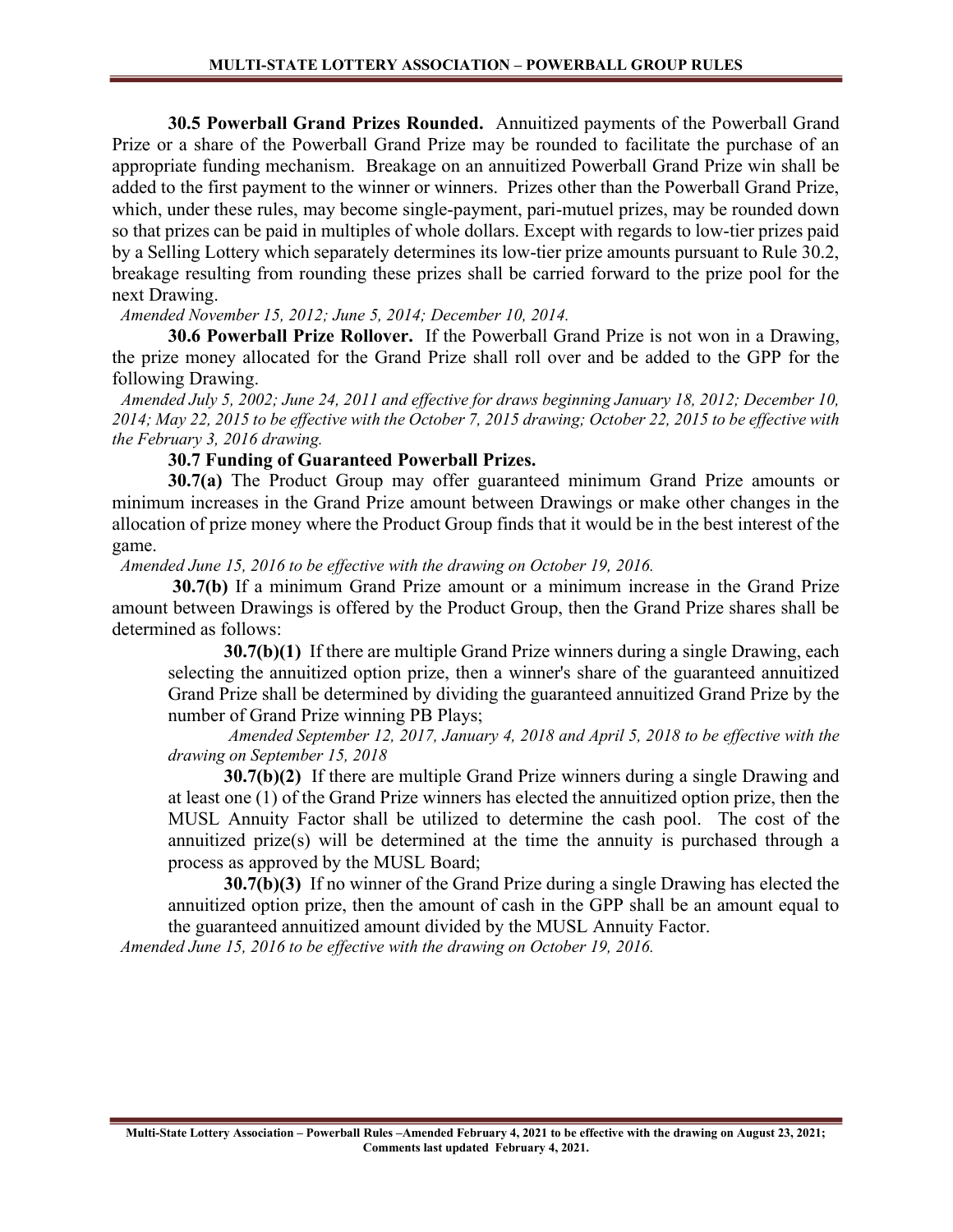30.7(c) Minimum guaranteed prizes or increases may be waived if the alternate funding mechanism set out in Rule 36.3(1)(c) becomes necessary. Approval of the Group is required to change the guaranteed minimum Grand Prize amounts or minimum increases in the Grand Prize amount. The Group may increase, decrease or eliminate the guaranteed minimum Grand Prize amount of any announced minimum Grand Prize increases effective at any time following the next drawing following the action taken by the Group.

 Amended November 15, 2012; June 25, 2013 to be effective October 1, 2013; December 10, 2014; May 22, 2015 to be effective with the October 7, 2015 drawing; October 22, 2015 to be effective with the February 3, 2016 drawing; June 15, 2016 to be effective with the drawing on October 19, 2016; April 1, 2020 to be effective after the April 8, 2020 drawing.

#### 30.8 Limited to Highest Powerball Prize Won.

(a) The holder of a winning PB Play may win only one (1) prize per PB Play in connection with the winning numbers drawn for the Powerball game, and shall be entitled only to the prize won by those numbers in the highest matching prize category.

(b) The holder of a winning DP Play may win only one (1) prize per Play in connection with the winning numbers drawn for the Double Play game, and shall be entitled only to the prize won by those numbers in the highest matching prize category.

(c) A player may win both a PB prize and also a DP prize if the player purchased the DP add-on option to the Powerball Play, and if the PB Play and the DP Play match the winning numbers drawn for both the Powerball game and the Double Play game.

(d) All liabilities for a Powerball prize, a Power Play prize, and a Double Play prize are discharged upon payment of a prize claim.

Amended November 15, 2012; December 10, 2014; May 22, 2015 to be effective with the October 7, 2015 drawing; June 15, 2016 to be effective with the drawing on October 19, 2016; September 12, 2017, , January 4, 2018, and April 5, 2018 to be effective with the drawing on September 15, 2018; December 5, 2019 to be effective with the drawing on April 22, 2020.

 30.9 Prize Claim Period. Prize claims shall be submitted within the period set by the Selling Lottery selling the PB Play or DP Play. If no such claim period is established, all Grand Prize claims and Double Play First Prize claims shall be made within one hundred eighty (180) days after the Drawing date.

Amended November 15, 2012; December 10, 2014; May 22, 2015 to be effective with the October 7, 2015 drawing; September 12, 2017, January 4, 2018, and April 5, 2018 to be effective with the drawing on September 15, 2018.

30.10 Winner Disclosure. Subject to the laws and regulations of each Participating Lottery jurisdiction, and at the discretion of the Director of each Participating Lottery where disclosure is permitted, the name and community of the winner of a Powerball Grand Prize or Match 5+0 prize will be disclosed in a press conference or in a press release of the Participating Lottery.

 Adopted September 12, 2017, January 4, 2018, and April 5, 2018 to be effective with the drawing on September 15, 2018.

# PB RULE 31—PLAY VALIDATION FOR POWERBALL AND DOUBLE PLAY.

31.1 To be a valid Play and eligible to receive a prize, a Play's ticket or ticketless transaction shall satisfy all the requirements established by a Selling Lottery for validation of winning Plays sold through its computer gaming system and any other validation requirements adopted by the Product Group, the MUSL Board, and published as the Confidential MUSL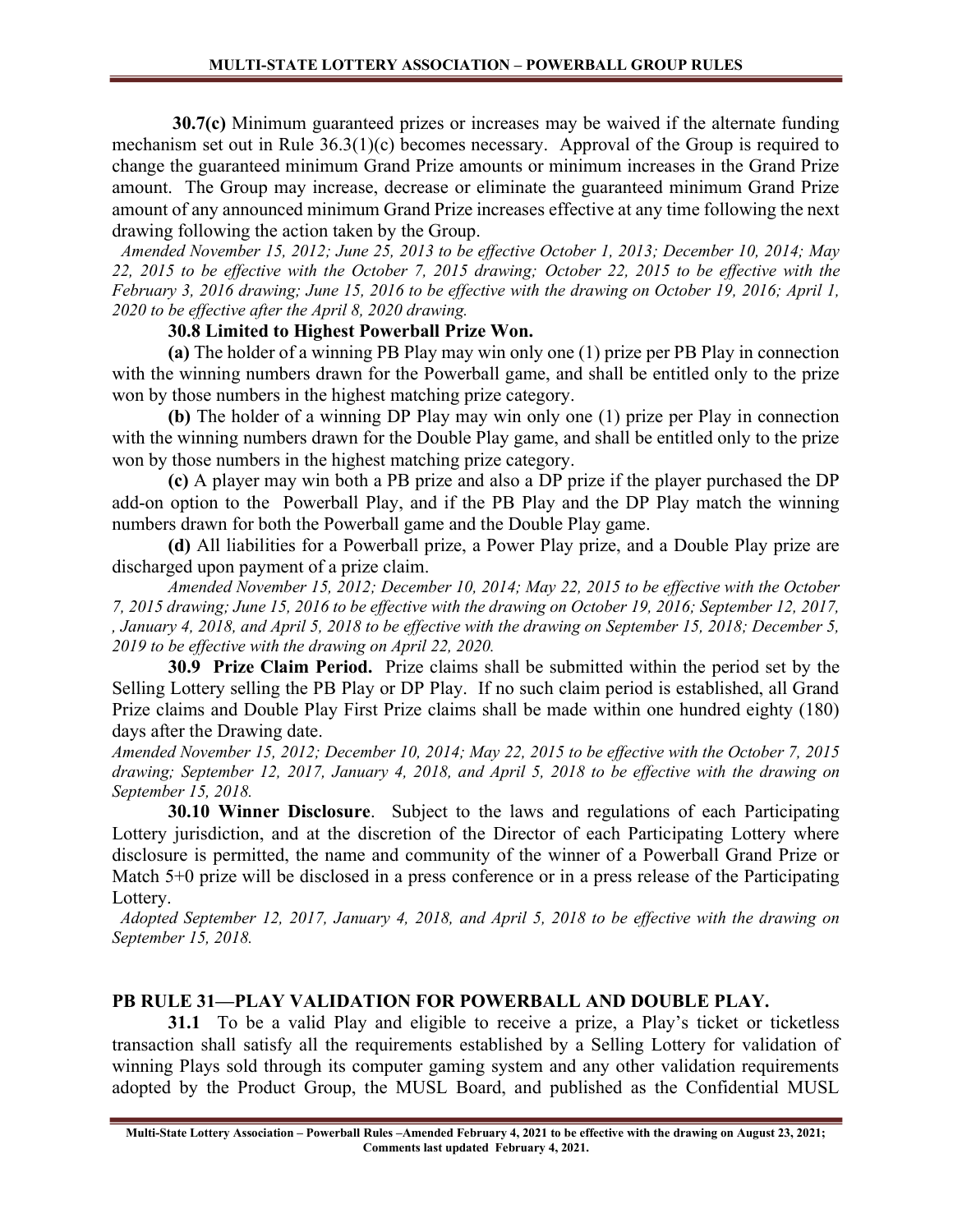Minimum Game Security Standards. The MUSL and the Selling Lotteries shall not be responsible for tickets or ticketless transactions that are altered in any manner.

Amended September 12, 2017, January 4, 2018, and April 5, 2018 to be effective with the drawing on September 15, 2018; December 5, 2019 to be effective with the drawing on April 22, 2020.

31.2 Under no circumstances will a claim be paid for any prize without an official ticket (or validly registered ticketless transaction) matching all game Play, serial number and other validation data residing in the Selling Lottery's computer gaming system and such ticket (or validly registered ticketless transaction) shall be the only valid proof of the wager placed and the only valid receipt for claiming or redeeming such prize.

Amended September 12, 2017, January 4, 2018, and April 5, 2018 to be effective with the drawing on September 15, 2018.

 31.3 In addition to the above, in order to be deemed a valid, winning Play, unless the Play is a validly registered ticketless transaction, all of the following conditions must be met:

(a) The validation data must be present in its entirety and must correspond, using the computer validation file, to the number selections printed on the ticket for the Drawing date(s) printed on the ticket:

(b) The ticket must be intact;

(c) The ticket must not be mutilated, altered, reconstituted, or tampered with in any manner;

(d) The ticket must not be counterfeit or an exact duplicate of another winning ticket;

(e) The ticket must have been issued by an authorized sales agent, selling agent or retailer on official paper stock of the Selling Lottery or otherwise printed in compliance with MUSL Rule 2;

(f) The ticket must not have been stolen, to the knowledge of the Selling Lottery;

(g) The Play data must have been recorded on the Selling Lottery's computer gaming system prior to the Drawing and the Play data must match this computer record in every respect. In the event of a conflict between information as printed on the ticket and as accepted by the Selling Lottery's computer gaming system, the wager accepted by the Selling Lottery's computer gaming system shall be the valid wager;

(h) The player or computer pick number selections, validation data and the Drawing date(s) of an apparent winning Play must appear on the official file of winning Plays, and a Play with that exact data must not have been previously paid;

(i) The play must not be mis-registered, and the Play's ticket must not be defectively printed or printed or produced in error to an extent that it cannot be processed by the Selling Lottery that issued the Play;

(j) In submitting a Play for validation, the claimant agrees to abide by applicable laws, all rules and regulations, instructions, conditions and final decisions of the Director of the Selling Lottery that issued the Play;

(k) There must not be any other breach of these Powerball Game Rules in relation to the Play that, in the opinion of the Director of the Selling Lottery that issued the Play, justifies invalidation.

(l) The Play must be submitted to the Selling Lottery that issued it.

(m) Ticketless transaction Plays must meet the validation requirements of the Selling Lottery that issued the Play.

Amended September 12, 2017, January 4, 2018, and April 5, 2018 to be effective with the drawing on September 15, 2018.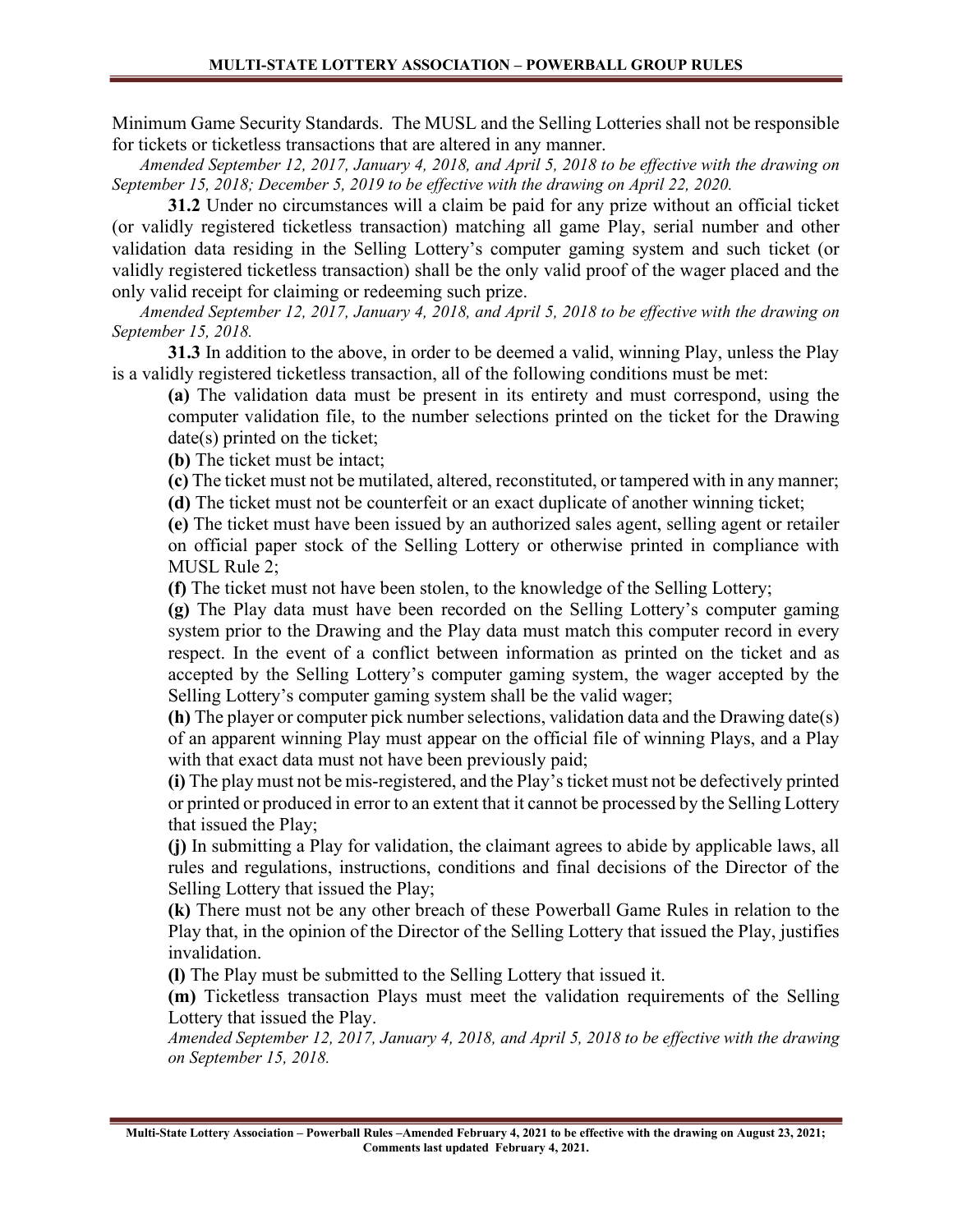31.4 A Play submitted for validation that fails any of the validation conditions shall be considered void, subject to the following determinations:

(a) In all cases of doubt, the determination of the Selling Lottery shall be final and binding; however, the Selling Lottery may, at their option, replace an invalid Play with a Play of equivalent sales price;

(b) In the event a defective ticket is purchased or in the event the Selling Lottery determines to adjust an error, the Claimant's sole and exclusive remedy shall be the replacement of such defective or erroneous ticket(s) with a Play of equivalent sales price;

(c) In the event a Play is not paid by a Selling Lottery and a dispute occurs as to whether the Play is a winning Play, the Selling Lottery may, at its option, replace the Play as provided in paragraph (i) of this subsection. This shall be the sole and exclusive remedy of the Claimant unless the laws or regulations governing the Selling Lottery provide for further administrative review.

 Amended November 15, 2012; June 5, 2014; May 22, 2015 to be effective with the October 7, 2015 drawing; September 12, 2017, January 4, 2018, and April 5, 2018 to be effective with the drawing on September 15, 2018.

# PB RULE 32—TICKET RESPONSIBILITY.

32.1 Prize Claims. Prize claim procedures shall be governed by the rules of the selling lottery. The MUSL and the Selling Lotteries shall not be responsible for prizes that are not claimed following the proper procedures as determined by the selling lottery.

 Amended November 20, 1998; December 21, 1998; October 5, 2004; November 15, 2012; June 25, 2013. 32.2 Reserved.

 32.3 Stolen Tickets. The Product Group, the MUSL and the Selling Lotteries shall not be responsible for lost or stolen tickets.

 32.4 Ticketless Transactions. A receipt for a ticketless transaction Play has no value and is not evidence of a Play. A ticketless transaction Play is valid when registered with the lottery in accordance with lottery rules and the person or, if permitted by the lottery rules, the persons registering the Play shall be the owner of the ticketless transaction Play.

32.5 The MUSL and the Participating Lotteries shall not be responsible to a prize claimant for Plays redeemed in error by a selling agent, sales agent or retailer.

32.6 Winners are determined by the numbers drawn and certified by the independent auditor responsible for auditing the Powerball and Double Play Drawings. MUSL and the Participating Lotteries are not responsible for winning numbers reported in error.

 Adopted February 1, 2006. Amended June 25, 2013; December 10, 2014; May 22, 2015 to be effective with the October 7, 2015 drawing; September 12, 2017, January 4, 2018, and April 5, 2018 to be effective with the drawing on September 15, 2018; December 5, 2019 to be effective with the drawing on April 22, 2020.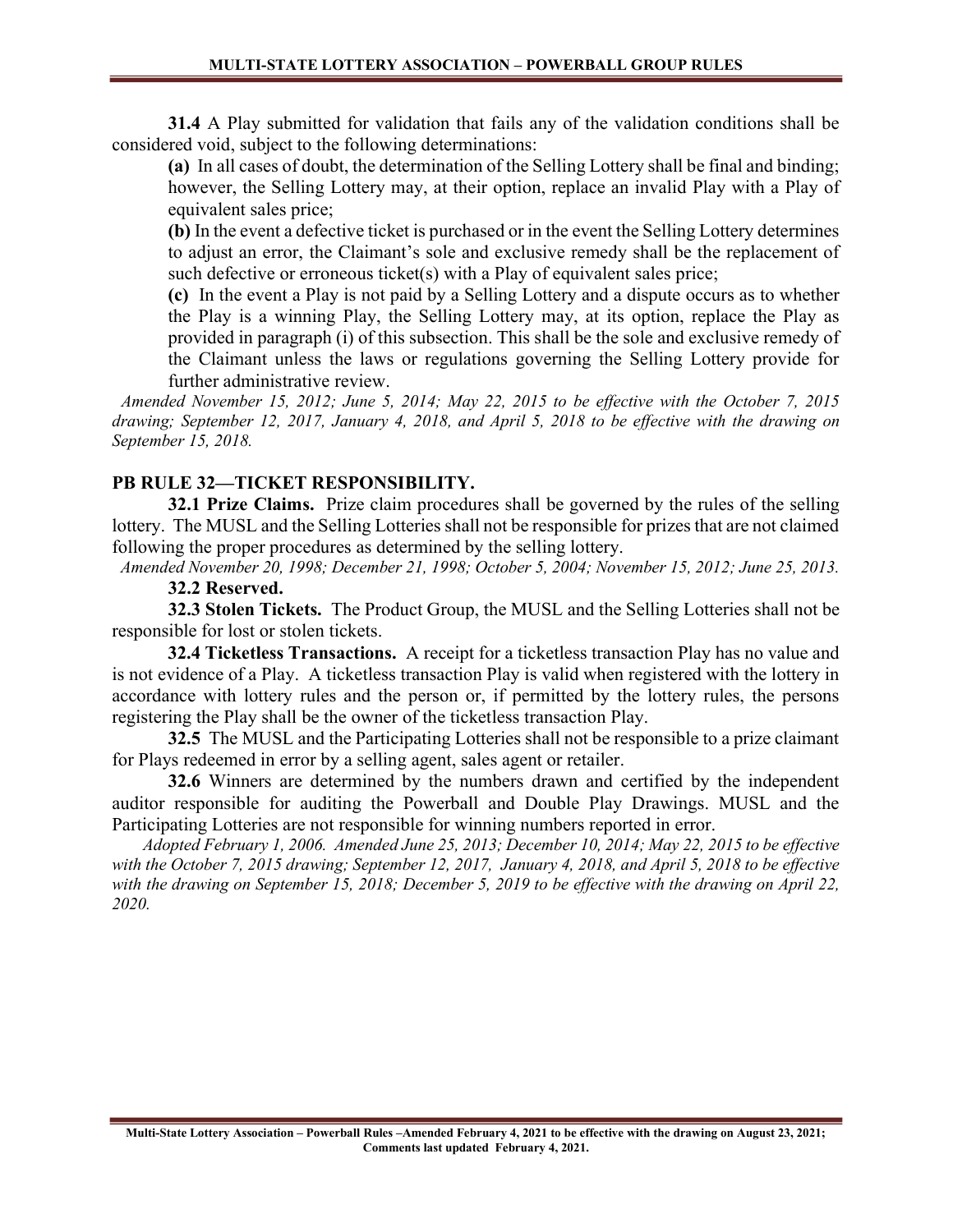#### PB RULE 33—INELIGIBLE PLAYERS.

33.1 A Play or share for the Powerball game issued by any of its Selling Lotteries shall not be purchased by, and a prize won by any such Play or share shall not be paid to:

(a) a MUSL employee, officer, or director;

(b) a contractor or consultant under agreement with the MUSL to review the MUSL audit and security procedures;

(c) an employee of an independent accounting firm under contract with MUSL to observe Drawings or site operations and actually assigned to the MUSL account and all partners, shareholders, or owners in the local office of the firm; or

(d) an immediate family member (parent, stepparent, child, stepchild, spouse, or sibling) of an individual described in subsections (a), (b), and (c) and residing in the same household.

 Amended September 30, 1996; November 15, 2012; May 22, 2015 to be effective with the October 7, 2015drawing; September 12, 2017, January 4, 2018, and April 5, 2018 to be effective with the drawing on September 15, 2018.

 33.2 Those persons designated by a Selling Lottery's law as ineligible to play its games shall also be ineligible to play the Powerball game in that Selling Lottery's jurisdiction. Amended June 15, 2016 to be effective with the drawing on October 19, 2016.

#### PB RULE 34—APPLICABLE LAW.

In purchasing a Play, or attempting to claim a prize, purchasers and prize claimants agree to comply with and abide by all applicable laws, rules, regulations, procedures, and decisions of the Selling Lottery where the Play was purchased, and by directives and determinations of the director of that Selling Lottery.

A prize claimant agrees, as its sole and exclusive remedy that claims arising out of a Play can only be pursued against the Selling Lottery which issued the Play. Litigation, if any, shall only be maintained within the jurisdiction in which the Powerball Play was purchased and only against the Selling Lottery that issued the Play. No claim shall be made against any other Participating Lottery or against the MUSL

Nothing in these Rules shall be construed as a waiver of any defense or claim the Selling Lottery which issued the Play, any other Participating Lottery or MUSL may have in any litigation, including in the event a player or prize claimant pursues litigation against the Selling Lottery, any other Participating Lottery or MUSL, or their respective officers, directors or employees.

All decisions made by a Selling Lottery, including the declaration of prizes and the payment thereof and the interpretation of Powerball Rules, shall be final and binding on all Play purchasers and on every person making a prize claim in respect thereof, but only in the jurisdiction where the Powerball Play was issued.

Unless the laws, rules, regulations, procedures, and decisions of the Lottery which issued the Play provide otherwise, no prize shall be paid upon a Play purchased, claimed or sold in violation of these Rules or the laws, rules, regulations, procedures, and decisions of that Selling Lottery; any such prize claimed but unpaid shall constitute an unclaimed prize under these Rules and the laws, rules, regulations, procedures, and decisions of that Selling Lottery.

 Amended May 22, 2015 to be effective with the October 7, 2015 drawing; June 15, 2016 to be effective with the drawing on October 19, 2016; September 12, 2017, January 4, 2018, and April 5, 2018 to be effective with the drawing on September 15, 2018.

Multi-State Lottery Association – Powerball Rules –Amended February 4, 2021 to be effective with the drawing on August 23, 2021; Comments last updated February 4, 2021.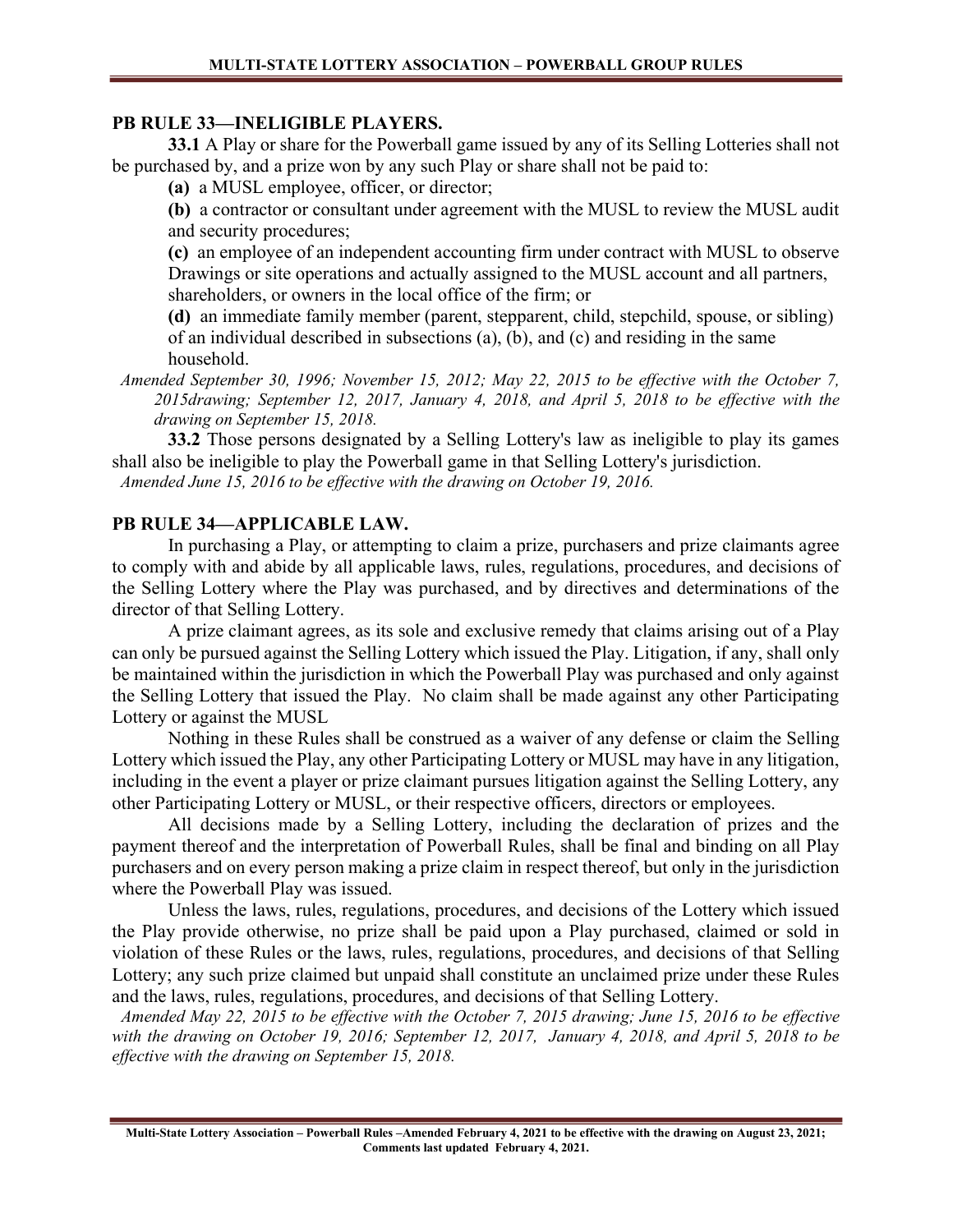#### PART III – POWERBALL GAME

# PB RULE 35—POWERBALL GAME DESCRIPTION.

35.1 Powerball Game.

**35.1(a)** Powerball is a five (5) out of sixty-nine (69) plus one (1) out of twenty-six (26) numbers lottery game drawn every Monday, Wednesday and Saturday as part of the Powerball Drawing, which pays the Grand Prize, at the election of the player made in accordance with these rules or by a default election made in accordance with these rules, either on an annuitized parimutuel basis or as a single lump sum payment of the total funding held in the Grand Prize Pool (GPP) for the winning Drawing on a pari-mutuel basis. Except as provided in these rules, all other prizes are paid on a single payment basis.

Amended October 13, 2020 to include Monday drawings to be effective with the drawing on August 23, 2021.

35.1(b) Powerball Winning Numbers applicable to determine Powerball prizes will be determined in the Powerball Drawing . During the Drawing, five (5) numbers shall be drawn from the first set of sixty-nine (69) numbers, and one (1) number shall be drawn from the second set of twenty-six (26) numbers, which shall constitute the Winning Numbers.

Double Play winning numbers shall not be used to determine Powerball prizes. Powerball winning numbers shall not be used to determine Double Play prizes.

Amended December 5, 2019 to be effective with the drawing on April 22, 2020.

35.1(c) To play Powerball, a player shall select (or computer pick) five (5) different numbers, from one (1) through sixty-nine (69) and one (1) additional number from one (1) through twenty-six (26). The additional number may be the same as one of the first five numbers selected by the player.

35.1(d) PB Plays can be purchased for two dollars (U.S. \$2.00), including any specific statutorily mandated tax of a Selling Lottery to be included in the price of a PB Play.

 $35.1(e)$  PB Plays may be purchased from a Selling Lottery approved sales outlet in a manner as approved by the Selling Lottery and in accordance with MUSL Rules

 Amended December 21, 1998, February 3, 2002; July 5, 2002; May 4, 2005; August 20, 2008; December 8-9, 2009; June 14, 2011 and effective for draws beginning January 18, 2012; November 15, 2012; June 25, 2013; June 5, 2014; December 10, 2014; December 30, 2014; May 22, 2015 to be effective with the October 7, 2015 drawing; October 22, 2015 to be effective with the February 3, 2016 drawing; September 12, 2017, January 4, 2018, and April 5, 2018 to be effective with the drawing on September 15, 2018.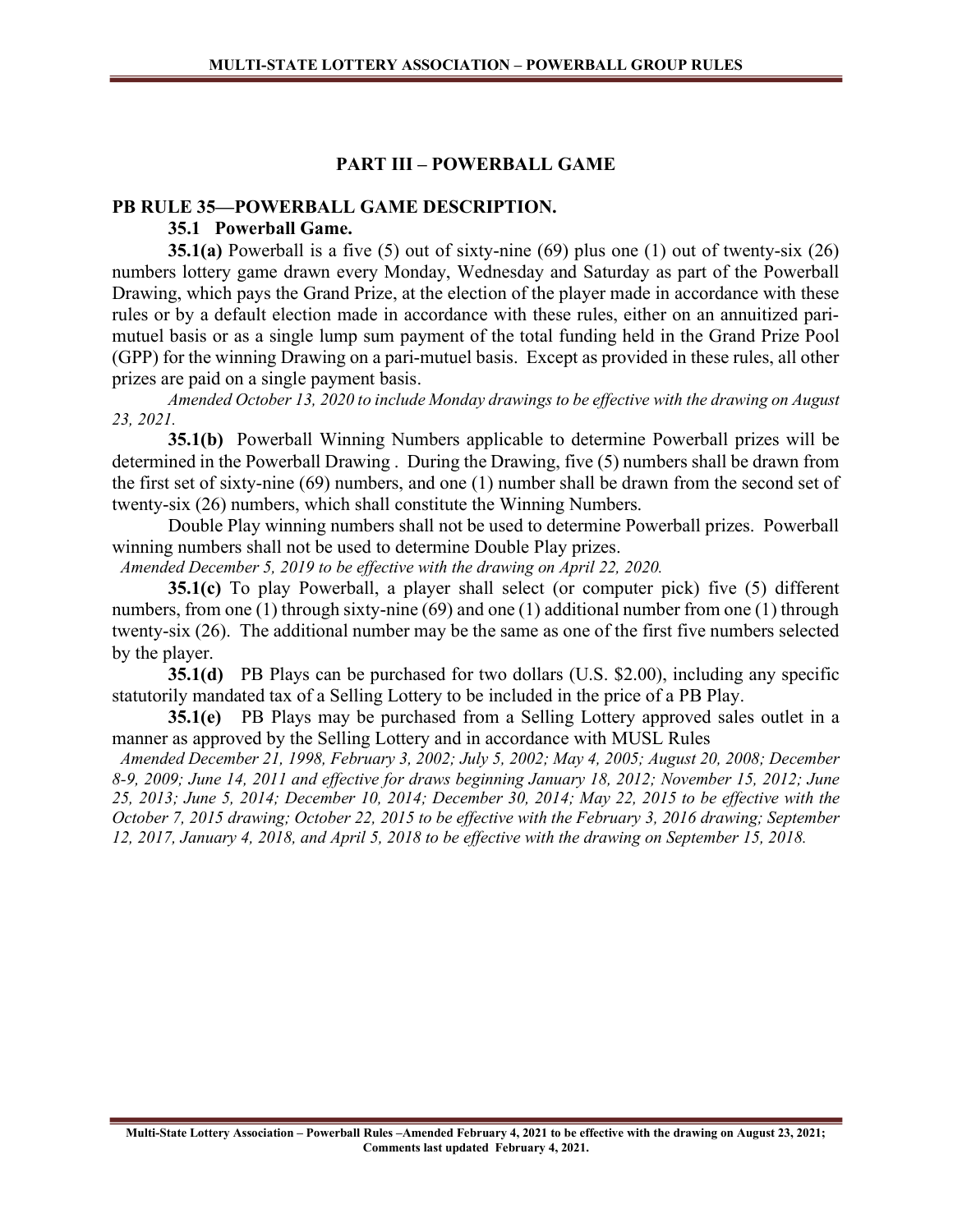# PB RULE 36—POWERBALL PRIZE POOL

 36.1 Powerball Prize Pool. The prize pool for all Powerball prize categories shall consist of fifty percent (50%) of each Drawing period's Powerball sales, inclusive of any specific statutorily mandated tax of a Selling Lottery to be included in the price of a PB Play, and including contributions to the prize pool accounts and prize reserve accounts; prize pool contribution requirements shall be based on the sales price for Plays as established by the Group, not on the amount collected by the Selling Lottery after deducting for statutorily mandated taxes.

 Amended August 20, 2008; December 8-9, 2009; November 15, 2012; June 25, 2013; December 10, 2014; December 30, 2014; May 22, 2015 to be effective with the October 7, 2015 drawing; September 23, 2015 to be effective with the February 3, 2016 drawing; September 12, 2017, January 4, 2018, and April 5, 2018 to be effective with the drawing on September 15, 2018; September 24, 2018 to be effective with the drawing on March 30, 2019.

36.2(a) Powerball Prize Pool Accounts and Prize Reserve Accounts. The Product Group shall set the contribution rates to the prize pool and to one or more prize reserve or pool accounts established by this rule.

- (i) The following prize reserve accounts for the Powerball game are hereby established:
	- (a) the Prize Reserve Account (PRA), which is used to guarantee the payment of valid, but unanticipated, Grand Prize claims that may result from a system error or other reason; and

(b) the Set Prize Reserve Account (SPRA), which is used to fund deficiencies in low-tier Powerball prize payments (subject to the limitations of these rules).

- (ii) The following prize pool accounts for the Powerball game are hereby established:
	- (a) the GPP, which is used to fund the current Grand Prize;
	- (b) the Set Prize Pool (SPP), which is used to fund the Set Prizes. The SPP shall hold the temporary balances that may result from having fewer than expected winners in the Set Prize (aka low-tier prize) categories. The source of the SPP is the Party Lottery's weekly prize contributions less actual Set Prize liability;
	- (c) the Set-Aside Pool (SAP), which is used to fund the payment of the awarded minimum starting annuity Grand Prizes and minimum annuity Grand Prize increase, if necessary (subject to the limitations in these rules), as may be set by the Product Group; and
	- (d) the Grand Prize Carry Forward Pool (GPCFP), which is used to fund the starting minimum annuity Grand Prize, as may be set by the Product Group, if such funds are available, and if sales do not fund the Grand Prize.

(iii) The above prize reserve accounts, the GPCFP and the SAP shall have maximum balance amounts or balance limiter triggers that are set by the Product Group and are detailed in the Comments to this Rule.

The maximum balance amounts and balance limit triggers are subject to review by the MUSL Board Finance and Audit Committee. The Finance and Audit Committee shall have two weeks to state objections, if any, to the approved maximum balance amounts or balance limiter triggers. Approved maximum balance amounts or balance limiter triggers shall become effective no sooner than two weeks after notice is given to the Finance and Audit Committee and no objection is stated or sooner if the Committee affirmatively approves the maximum balance amounts or balance limiter triggers. The Group may appeal the Committee's objections to the full Board. Group approved changes in the maximum balance amounts or balance limiter triggers set by the Product Group shall be effective only after the next Grand Prize win.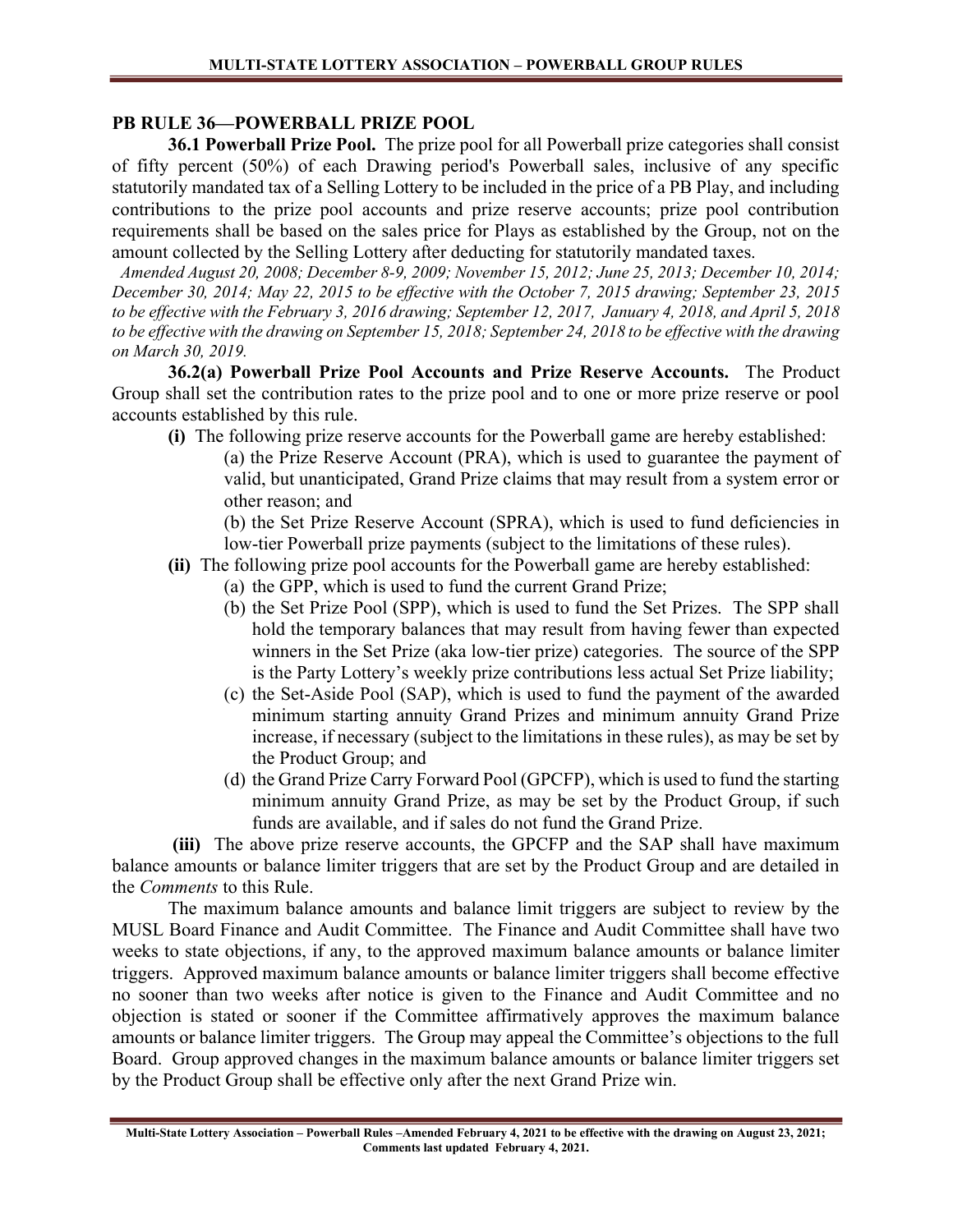(iv) The maximum contribution rate to the GPP shall be 68.0131% of the prize pool (34.0066% of sales).

An amount up to five percent (5%) of a Party Lottery's sales shall be deducted from a Party Lottery's GPP contribution and placed in trust in one or more prize pool accounts and prize reserve accounts held by the Product Group (hereinafter the "prize pool and reserve deduction") at any time that the prize pool accounts and Party Lottery's share of the prize reserve accounts(s) is below the amounts designated by the Product Group.

An additional amount up to twenty percent (20%) of a Party Lottery's sales shall be deducted from a Party Lottery's GPP contribution and placed in trust in the GPCFP to be held by the Product Group at a time as determined by the Product Group.

Amended June 15, 2016 to be effective with the drawing on October 19, 2016.

(v) The Product Group may determine to expend all or a portion of the funds in the Powerball prize pool accounts (except the GPP account and the GPCFP) and the prize reserve accounts:

> (1) for the purpose of indemnifying the Party Lotteries and Licensee Lotteries in the payment of prizes to be made by the Selling Lotteries; and

> (2) for the payment of prizes or special prizes in the game, limited to prize pool and prize reserve contributions from lotteries participating in the special prize promotion, subject to the approval of the Board's Finance & Audit Committee or that Committee's failure to object after given two weeks' notice of the planned action, which actions may be appealed to the full Board by the Product Group.

The GPCFP may only be expended to fund the starting minimum annuity Grand Prize.

(vi) The prize reserve shares of a Party Lottery may be adjusted with refunds to the Party Lottery from the prize reserve account(s) as may be needed to maintain the approved maximum balance and sales percentage shares of the Party Lotteries.

Amended June 15, 2016 to be effective with the drawing on October 19, 2016.

(vii) A Party Lottery may contribute to its sales percentage share of prize reserve accounts over time, but in the event of a draw down from a prize reserve account, a Party Lottery is responsible for its full sales percentage share of the prize reserve account, whether or not it has been paid in full.

Amended June 15, 2016 to be effective with the drawing on October 19, 2016.

(viii) Any amount remaining in the Powerball prize pool accounts or prize reserve accounts when the Product Group declares the end of the game shall be returned to the lotteries participating in the accounts after the end of all claim periods of all Selling Lotteries, carried forward to a replacement game, or otherwise expended in a manner at the election of the individual Members of the Product Group in accordance with jurisdiction statute.

 Amended December 12, 2001; August 1, 2003; August 20, 2008; December 8-9, 2009; November 15, 2012; May 13, 2013 to be effective October 1, 2013; June 25, 2013; June 5, 2014; December 10, 2014; December 30, 2014; May 22, 2015 to be effective with the October 7, 2015 drawing; September 23, 2015 and October 22, 2015 to be effective with the February 3, 2016 drawing.

36.2(b) Licensee Lotteries. Licensee Lotteries shall adhere to PB Rule 28.2(a) unless a different process is approved by the Product Group.

Adopted December 8-9, 2009.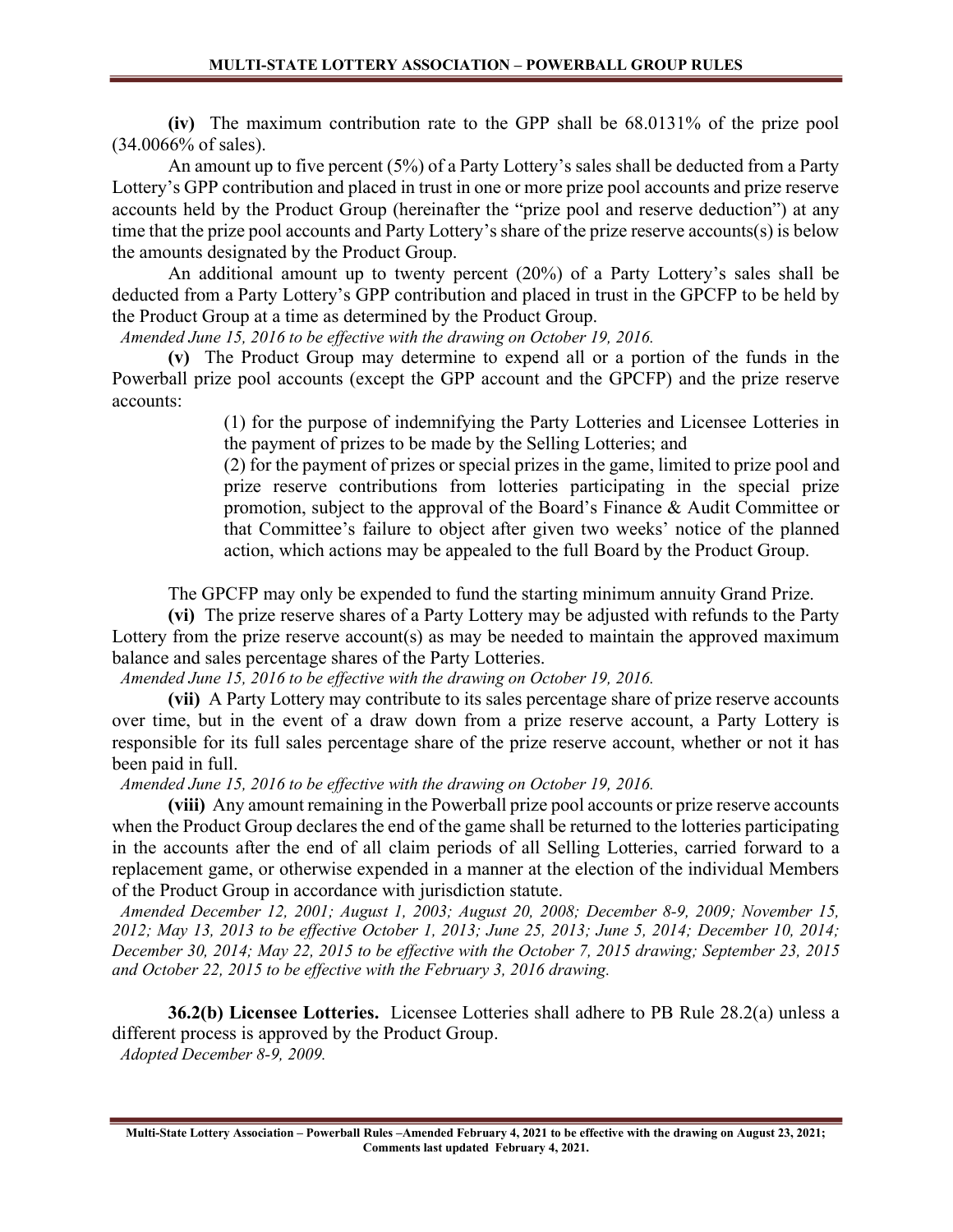#### 36.3 Expected Powerball Prize Payout Percentages.

(1) The Grand Prize payout shall be determined on a pari-mutuel basis. Except as otherwise mandated by jurisdiction statute or judicial requirements, or provided for in these rules, all other prizes awarded shall be paid as set single payment prizes. All prize payouts are made with the following expected prize payout percentages, although the prize payout percentage per draw may vary:

| Number of Matches Per PB Play                              | Prize Payment      | PB Prize Pool Percentage<br>Allocated to Prize | PB Sales Percentage<br><b>Allocated to Prize</b> |
|------------------------------------------------------------|--------------------|------------------------------------------------|--------------------------------------------------|
| All five $(5)$ of first set plus one $(1)$ of second set.  | <b>Grand Prize</b> | 68.0131%*                                      | 34.0066%                                         |
| All five (5) of first set and none of second set.          | \$1,000,000        | 8.5558%                                        | 4.2779%                                          |
| Any four $(4)$ of first set plus one $(1)$ of second set.  | \$50,000           | 5.4757%                                        | 2.7378%                                          |
| Any four (4) of first set and none of second set.          | \$100              | 0.2738%                                        | $0.1369\%$                                       |
| Any three $(3)$ of first set plus one $(1)$ of second set. | \$100              | 0.6899%                                        | 0.3450%                                          |
| Any three $(3)$ of first set and none of second set.       | \$7                | 1.2074\%                                       | $0.6037\%$                                       |
| Any two $(2)$ of first set plus one $(1)$ of second set.   | \$7                | 0.9981%                                        | $0.4990\%$                                       |
| Any one $(1)$ of first set plus one $(1)$ of second set.   | \$4                | 4.3489%                                        | 2.1744%                                          |
| None of first set plus one (1) of second set.              | \$4                | 10.4373%                                       | 5.2187%                                          |

\* The maximum contribution rate may include contributions to reserves and pools as described in these rules.

Amended June 14, 2011 and July 24, 2011 and effective for draws beginning January 18, 2012; November 15, 2012, June 25, 2013 to be effective October 1, 2013; June 5, 2014; December 10, 2014; December 30, 2014; May 22, 2015 to be effective with the October 7, 2015 drawing; September 23, 2015 to be effective with the February 3, 2016 drawing; September 12, 2017, January 4, 2018, and April 5, 2018 to be effective with the drawing on September 15, 2018

(a) The prize money allocated to the Grand Prize category shall be divided on a parimutuel basis by the number of PB Plays winning the Grand Prize.

 Amended June 25, 2013 effective October 1, 2013; December 10, 2014; September 12, 2017 and January 4, 2018 to be effective with the drawing on September 15, 2018

(b) Powerball Set Prize Pool Carried Forward. For Party Lotteries, the Powerball SPP (for single payment prizes of one million dollars (\$1,000,000.00) or less) shall be carried forward to subsequent draws if all or a portion of it is not needed to pay the Powerball Set Prizes awarded in the current draw.

 Amended June 25, 2013; June 5, 2014; December 10, 2014; May 22, 2015 to be effective with the October 7, 2015 drawing; October 22, 2015 to be effective with the February 3, 2016 drawing.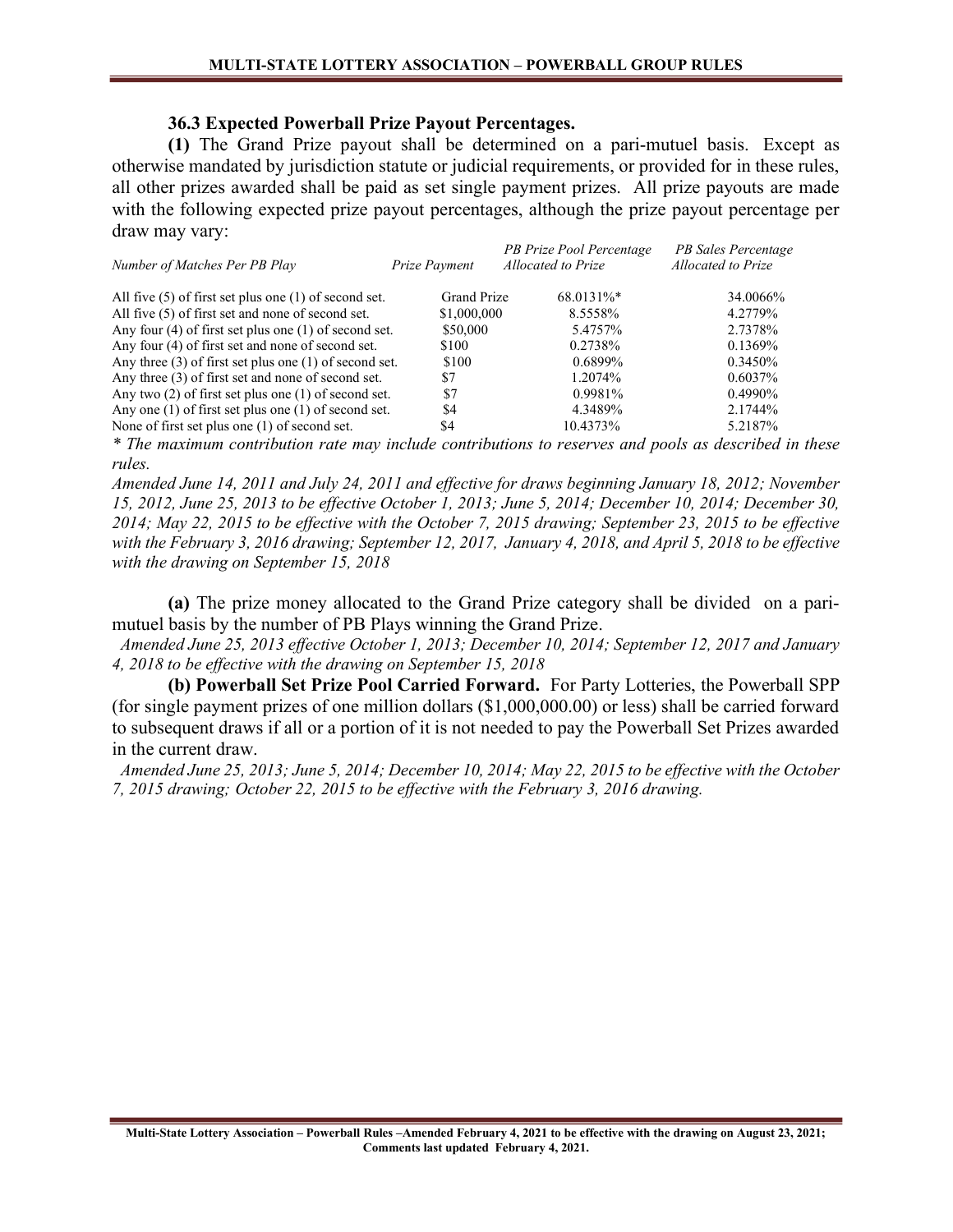(c) Pari-Mutuel Powerball Prize Determinations. Except as provided for in  $36.3(1)(c)(1)(c)$ , for Party Lotteries:

Amended December 10, 2014; May 22, 2015 to be effective with the October 7, 2015 drawing.

 (1)(a) If the total of the Powerball Set Prizes (as multiplied by the respective Power Play multiplier if applicable) awarded in a Drawing exceeds the percentage of the prize pool allocated to the Powerball Set Prizes, then the amount needed to fund the Powerball Set Prizes, including Power Play prizes, awarded shall be drawn from the following sources, in the following order:

> (i) the amount available in the SPP and the Power Play Prize Pool, if any; (ii) an amount from the SPRA, if available, not to exceed forty million dollars (\$40,000,000.00) per Drawing; and

(iii) other amounts as agreed to by the Product Group in its sole discretion. Amended June 25, 2013 effective October 1, 2013; December 10, 2014; December 30, 2014; May 22, 2015 to be effective with the October 7, 2015 drawing; June 15, 2016 to be effective with the drawing on October 19, 2016.

 (1)(b) If, after these sources are depleted, there are not sufficient funds to pay the Set Prizes awarded, including Power Play prizes, then the highest Set Prize shall become a parimutuel prize. If the amount of the highest Set Prize, when paid on a pari-mutuel basis, drops to or below the next highest Set Prize and there are still not sufficient funds to pay the remaining Set Prizes awarded, then the next highest Set Prize, including Power Play prizes, shall become a parimutuel prize. This procedure shall continue down through all Set Prize levels, if necessary, until all Set Prize levels become pari-mutuel prize levels; In that circumstance, the money available from the funding sources listed in this rule shall be divided among the winning PB Plays in proportion to their respective prize percentages. Powerball Set Prizes and Power Play prizes will be reduced by the same percentage.

 Amended January 13, 1998; May 4, 2005; December 8-9, 2009; June 14, 2011 and October 25, 2011 to be effective for draws beginning January 18, 2012; November 15, 2012; June 25, 2013 effective October 1, 2013; June 5, 2014; December 10, 2014; December 30, 2014; May 22, 2015 to be effective with the October 7, 2015 drawing; September 12, 2017, January 4, 2018, and April 5, 2018 to be effective with the drawing on September 15, 2018.

 (1)(c) By agreement with the Licensee Lotteries, the Licensee Lotteries shall independently calculate their Set Prize pari-mutuel prize amounts. The Party Lotteries and the Licensee Lotteries shall then agree to set the pari-mutuel prize amounts for all lotteries selling the game at the lesser of the independently calculated prize amounts.

Amended June 25, 2013 effective October 1, 2013; December 10, 2014.

(2) Licensee Lotteries. Licensee Lotteries shall adhere to PB Rule  $28.3(1)(c)(1)(a)$ and (b) unless a different process is approved by the Product Group.

 Adopted December 8-9, 2009. Amended June 25, 2013 to be effective October 1, 2013; December 10, 2014; May 22, 2015 to be effective with the October 7, 2015 drawing.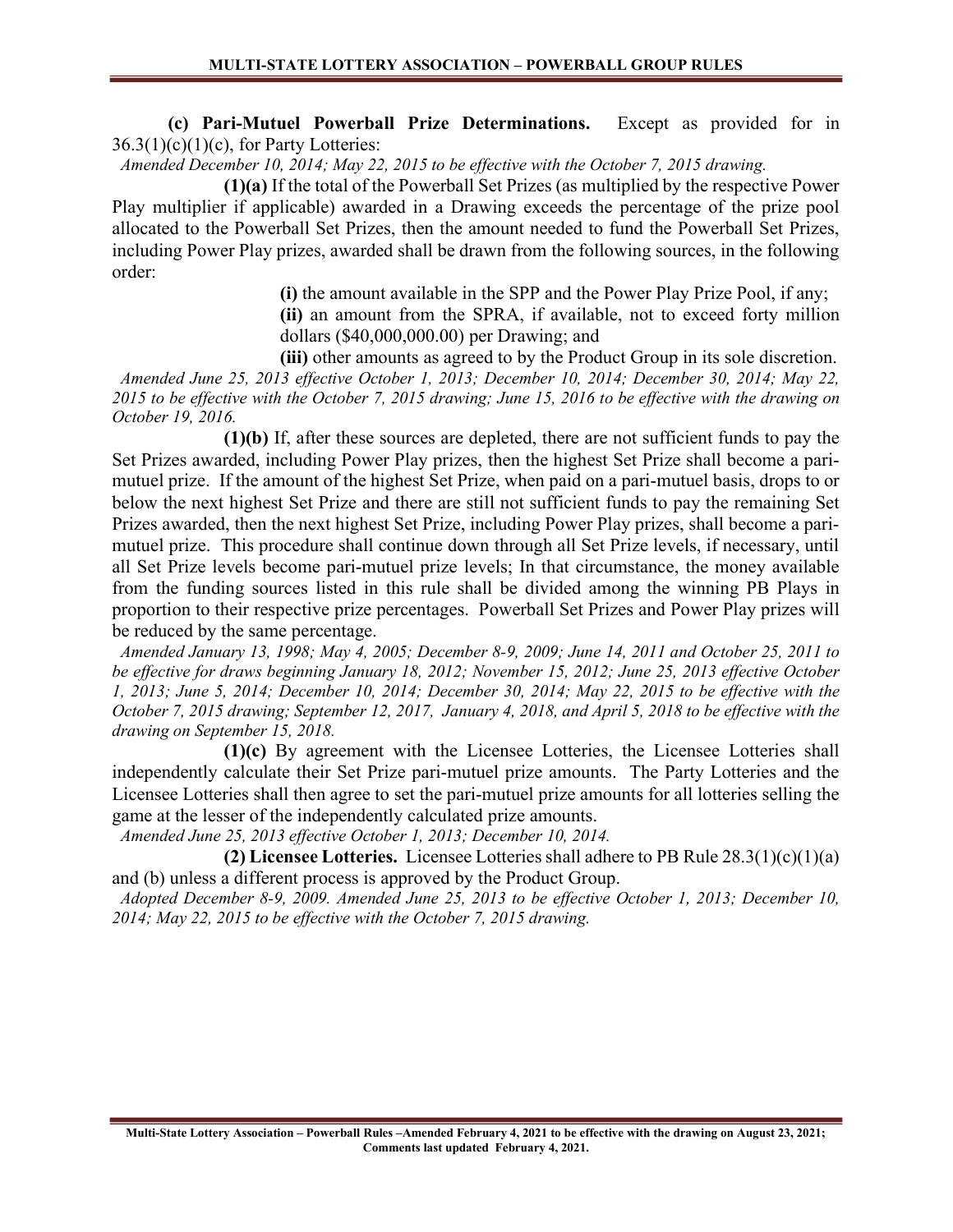PB RULE 37 PROBABILITY OF WINNING POWERBALL PRIZES. The following table sets forth the probability of winning and the probable distribution of winners in and among each prize category, based upon the total number of possible combinations in Powerball. The Set Prize Amount shall be the prizes set for all Selling Lotteries unless prohibited or limited by a jurisdiction's statute or judicial requirements.

|                                   |            | Probability Distribution | Probable/Set       |
|-----------------------------------|------------|--------------------------|--------------------|
| Number of Matches Per PB Play     | Winners    | Probability              | Prize Amount       |
|                                   |            |                          |                    |
| All five $(5)$ of first set plus  |            |                          |                    |
| one (1) of second set             | 1          | 1:292,201,338.0000       | <b>Grand Prize</b> |
| All five $(5)$ of first set       |            |                          |                    |
| and none of second set            | 25         | 1:11,688,053.5200        | \$1,000,000        |
| Any four $(4)$ of first set plus  |            |                          |                    |
| one (1) of second set             | 320        | 1:913,129.1813           | \$50,000           |
| Any four $(4)$ of first set       |            |                          |                    |
| and none of second set            | 8,000      | 1:36,525.1673            | \$100              |
| Any three $(3)$ of first set plus |            |                          |                    |
| one $(1)$ of second set           | 20,160     | 1:14,494.1140            | \$100              |
| Any three $(3)$ of first set      |            |                          |                    |
| and none of second set            | 504,000    | 1:579.7646               | \$7                |
| Any two $(2)$ of first set plus   |            |                          |                    |
| one (1) of second set             | 416,640    | 1:701.3281               | \$7                |
| Any one $(1)$ of first set plus   |            |                          |                    |
| one (1) of second set             | 3,176,880  | 1:91.9775                | \$4                |
| None of first set plus            |            |                          |                    |
| one $(1)$ of second set           | 7,624,512  | 1:38.3239                | \$4                |
|                                   |            |                          |                    |
| Overall                           | 11,750,538 | 1:24.8671                |                    |

 Amended July 5, 2001; May 4, 2005; December 8-9, 2009; June 14, 2011 and effective for draws beginning January 18, 2012; November 15, 2012; June 5, 2014; December 10, 2014; May 22, 2015 to be effective with the October 7, 2015 drawing; September 12, 2017, January 4, 2018, and April 5, 2018 to be effective with the drawing on September 15, 2018.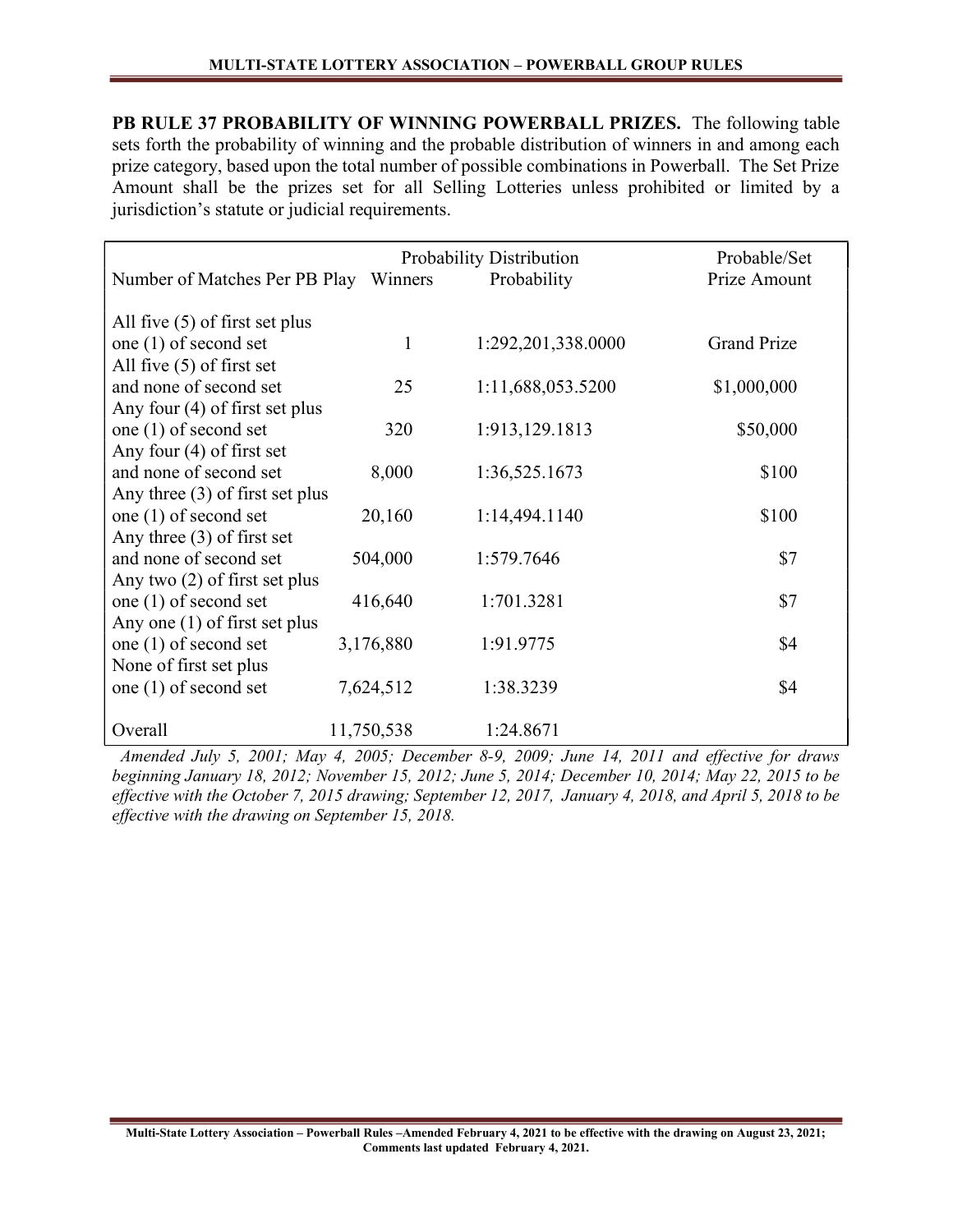# PART III – POWERBALL POWER PLAY® PROMOTION.

Adopted January 26, 2001.

APPLICABILITY OF THESE RULES: The Part III Power Play® Promotion Rules are applicable to all Selling Lotteries, except as may be controlled by a Selling Lottery's governing jurisdiction statute. The Product Group shall reach an agreement with such lotteries that will permit the operation of the promotion in a manner consistent with statute.

 Adopted December 8-9, 2009; Amended November 15, 2012; May 22, 2015 to be effective with the October 7, 2015 drawing.

#### PB RULE A - PROMOTION DESCRIPTION.

The Powerball Power Play® promotion is a limited extension of the Powerball game and is conducted in accordance with the Powerball game rules and other lottery rules applicable to the Powerball game, except as may be amended herein. The promotion will begin at a time announced by the Selling Lottery and will continue until discontinued by the lottery. The promotion will offer to the owners of a qualifying Play a chance to increase the amount of any of the eight (8) lowest Set Prizes (the prizes normally paying four dollars (\$4.00) to one million dollars (\$1,000,000.00)) won in a Drawing held during the promotion. The Grand Prize is not a Set Prize and will not be increased.

Participating Lotteries may require purchase of the Power Play promotion when a player purchases a Powerball Play.

Power Play is not applicable to the Powerball Double Play Promotion described in Part V of these Rules.

 Amended July 5, 2002; May 4, 2005; August 25, 2010; June 24, 2011 and effective for draws beginning January 18, 2012; November 15, 2012; June 5, 2014; May 22, 2015 to be effective with the October 7, 2015 drawing; September 12, 2017, January 4, 2018, and April 5, 2018 to be effective with the drawing on September 15, 2018; December 5, 2019 to be effective with the drawing on April 22, 2020; February 4, 2021.

# PB RULE B - QUALIFYING PLAY.

A qualifying Play is any single Powerball Play for which the player pays an extra dollar for the Power Play option and that is recorded at the Selling Lottery's computer gaming system as a qualifying Power Play Play.

 Amended November 15, 2012; May 22, 2015 to be effective with the October 7, 2015 drawing; September 12, 2017, January 4, 2018, and April 5, 2018 to be effective with the drawing on September 15, 2018.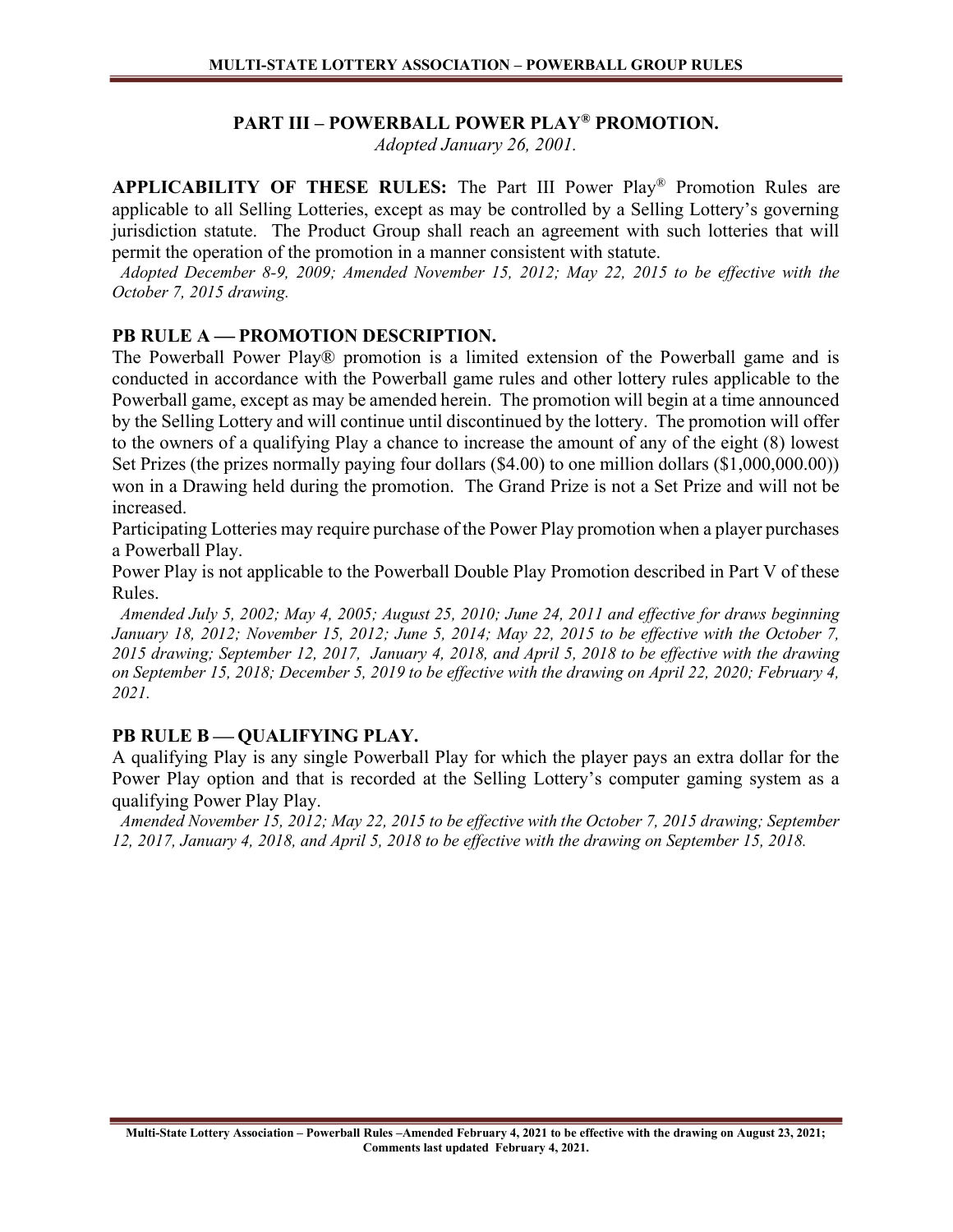## PB RULE C – PRIZES TO BE INCREASED.

Except as provided in these rules, a qualifying Play which wins one of seven lowest Set Prizes (excluding the Match 5+0 prize) will be multiplied by the number selected, either two, three, four, five or sometimes ten (2, 3, 4, 5 or sometimes10), in a separate random Power Play Drawing announced during the official Powerball Drawing show. The ten (10X) multiplier will be available for drawings in which the initially advertised annuitized Grand Prize amount is one hundred fifty million dollars (\$150,000,000.00) or less. The announced Match 5+0 prize, for players selecting the Power Play option, shall be two million dollars (\$2,000,000.00) unless a higher limited promotional dollar amount is announced by the Group.

 Amended July 5, 2002; August 20, 2008; August 25, 2010; June 24, 2011 and effective for draws beginning January 18, 2012; November 15, 2012; June 25, 2013 to be effective for the drawing on January 22, 2014; June 5, 2014; May 22, 2015 and June 25, 2015 to be effective with the October 7, 2015 drawing; September 12, 2017, January 4, 2018, and April 5, 2018 to be effective with the drawing on September 15, 2018.

#### PB RULE D - POWER PLAY DRAWS.

MUSL will conduct a separate random Power Play® Drawing and announce results during each of the regular Powerball Drawings held during the promotion. During each Power Play Drawing a single number  $(2, 3, 4, 5, 5)$  and sometimes 10) shall be drawn. The ten  $(10X)$  multiplier shall be available for all Drawings in which the initially Advertised Grand Prize amount is one hundred fifty million dollars (\$150,000,000.00) or less. The probability of the possible Power Play numbers being drawn is indicated in Rule F. The Powerball Group may modify the multiplier features for special promotions from time to time.

Amended June 25, 2013 to be effective for the drawing on January 22, 2014; June 5, 2014; May 22, 2015 and June 25, 2015 to be effective with the October 7, 2015 drawing; October 22, 2015.

# PB RULE E - PRIZE POOL.

# E(1) Power Play Prize Pool.

(a) The Power Play Prize Pool (PPP) is hereby created, which is used to fund Power Play prizes. The PPP shall hold the temporary balances that may result from having fewer than expected winners in the Power Play. The source of the PPP is the Party Lottery's weekly prize contributions less actual Power Play Prize liability.

(b)In total, fifty percent (50%) of each draw's sales shall be collected for the payment of prizes; prize pool contribution requirements shall be based on the sales price for Plays as established by the Group, not on the amount collected by the Selling Lottery after deducting for statutorily mandated taxes:

(1) In Drawings where the ten (10X) multiplier is available, the expected payout for all prize categories shall consist of up to forty-nine and nine hundred sixty-nine thousandths percent (49.969%) of each Drawing period's sales, including any specific statutorily mandated tax of a Selling Lottery to be included in the price of a lottery ticket. In Drawings where the ten  $(10X)$  multiplier is not available, the expected payout for all prize categories shall consist of up to forty-five and nine hundred thirty-four thousandths percent (45.934%) of each Drawing period's sales, including any specific statutorily mandated tax of a Selling Lottery to be included in the price of a lottery ticket.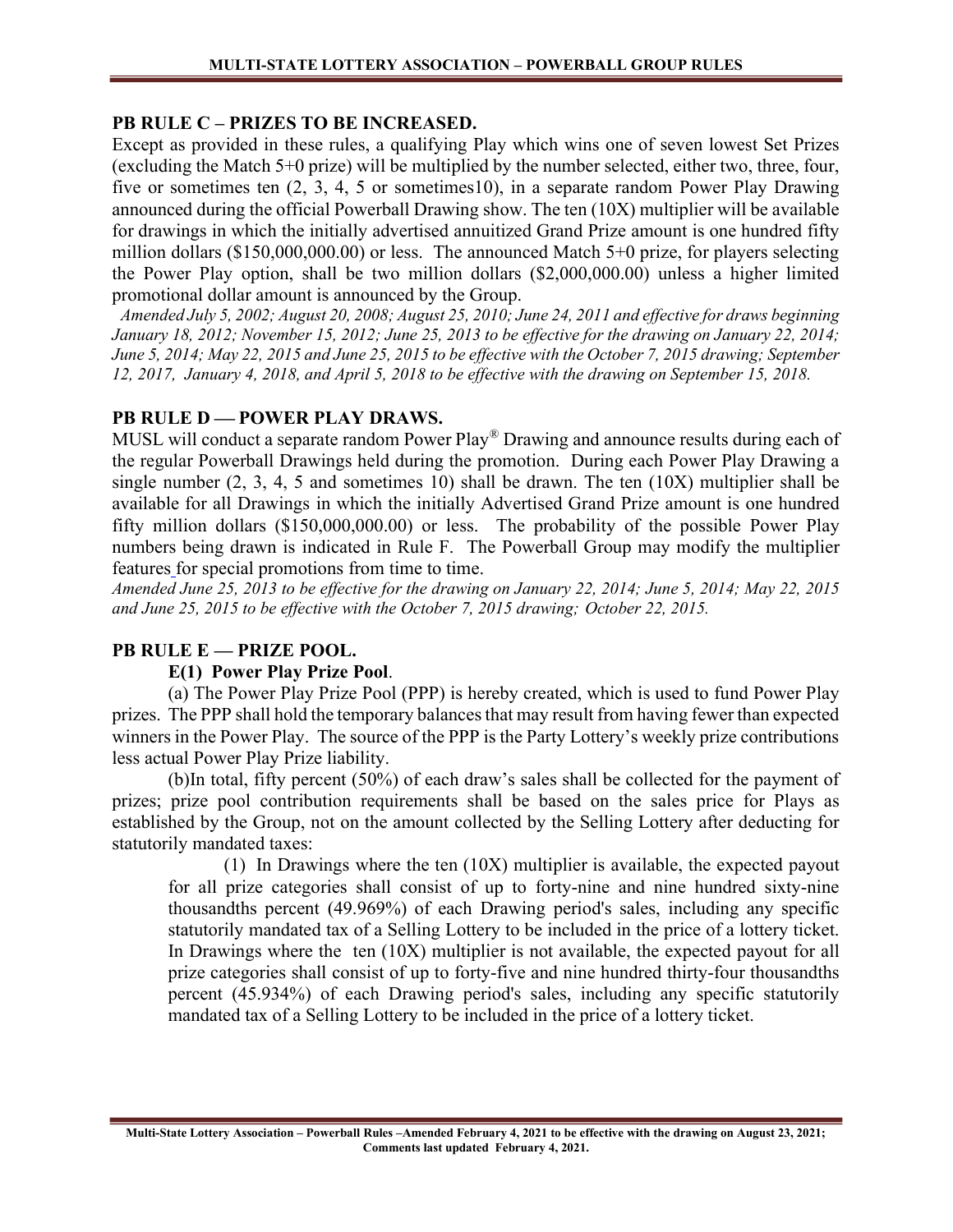(2) In Drawings where the ten (10X) multiplier is available, an additional thirtyone thousandths percent (0.031%) of each Drawing period's sales, including any specific statutorily mandated tax of a Selling Lottery to be included in the price of a lottery ticket, may be collected and placed in trust in the PPP, for the purpose of paying Power Play prizes. In Drawings where the ten (10X) multiplier is not available, an additional four and sixty-six thousandths percent (4.066%) of each Drawing period's sales, including any specific statutorily mandated tax of a Selling Lottery to be included in the price of a lottery ticket, may be collected and placed in trust in the PPP, for the purpose of paying Power Play prizes.

(c) The prize payout percentage per draw may vary. The PPP shall be carried forward to subsequent draws if all or a portion of it is not needed to pay the Power Play prizes awarded in the current draw and held in the PPP.

 Amended May 4, 2005; August 20, 2008; December 8-9, 2009; June 24, 2011 effective for draws beginning January 18, 2012; November 15, 2012; June 25, 2013 to be effective with the drawing on January 22, 2014; May 22, 2015 and June 25, 2015 to be effective with the October 7, 2015 drawing; September 23, 2015 to be effective with the October 7, 2015 drawing; June 15, 2016 to be effective with the drawing on October 19, 2016; September 24, 2018 to be effective with the drawing on March 30, 2019.

 $E(2)$  Licensee Lotteries. Licensee Lotteries shall adhere to PB Rule  $E(1)$  unless a different process is approved by the Product Group.

Adopted December 8-9, 2009. Amended May 22, 2015 to be effective with the October 7, 2015 drawing.

#### E(3) End of Promotion.

Any amount remaining in the PPP when the Product Group declares the end of this Promotion shall be returned to the lotteries participating in the account after the end of all claim periods of all Selling Lotteries, carried forward to a replacement game or Promotion, or otherwise expended in a manner at the election of the individual Participating Lotteries of the Product Group in accordance with jurisdiction statute.

 Amended June 24, 2011 effective for draws beginning January 18, 2012; November 15, 2012; June 25, 2013 to be effective for the drawing on January 22, 2014; June 5, 2014; May 22, 2015 to be effective with the October 7, 2015 drawing; June 15, 2016 to be effective with the drawing on October 19, 2016.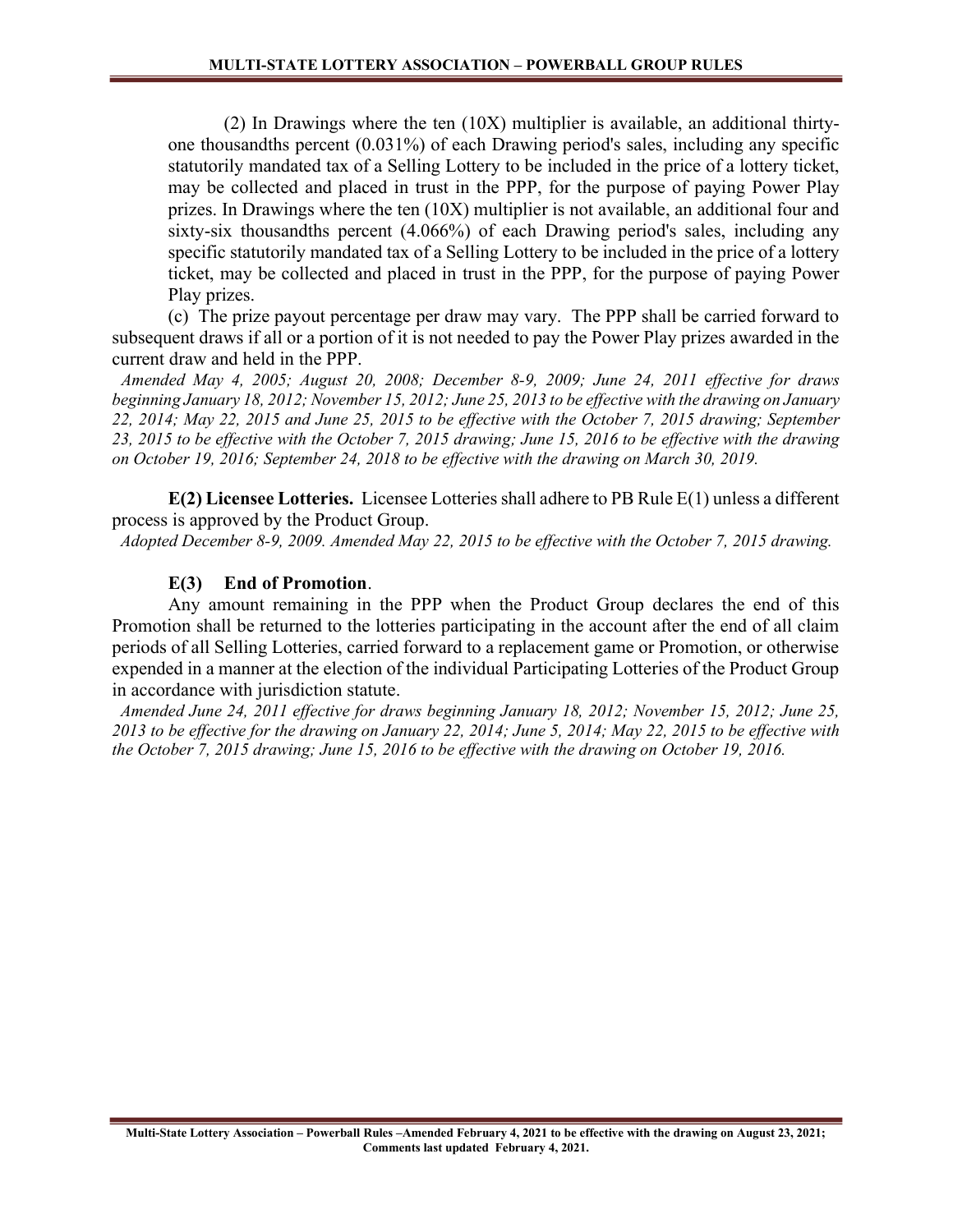|             | - - - -          | $\mathbf{L}$ $\mathbf{L}$ $\mathbf{V}$ $\mathbf{V}$ $\mathbf{V}$ $\mathbf{V}$ $\mathbf{V}$ $\mathbf{V}$ $\mathbf{V}$ $\mathbf{V}$ $\mathbf{V}$ $\mathbf{V}$ $\mathbf{V}$ $\mathbf{V}$ $\mathbf{V}$ $\mathbf{V}$ $\mathbf{V}$ $\mathbf{V}$ $\mathbf{V}$ $\mathbf{V}$ $\mathbf{V}$ $\mathbf{V}$ $\mathbf{V}$ $\mathbf{V}$ $\mathbf{$ |                                           |                |                |                |  |
|-------------|------------------|------------------------------------------------------------------------------------------------------------------------------------------------------------------------------------------------------------------------------------------------------------------------------------------------------------------------------------|-------------------------------------------|----------------|----------------|----------------|--|
|             | Prize Amount     |                                                                                                                                                                                                                                                                                                                                    | Regardless of Power Play number selected: |                |                |                |  |
| Match $5+0$ | \$1,000,000.00   | \$2,000,000.00                                                                                                                                                                                                                                                                                                                     | \$2,000,000.00                            | \$2,000,000.00 | \$2,000,000.00 | \$2,000,000.00 |  |
|             | Set Prize Amount | 10X                                                                                                                                                                                                                                                                                                                                | 5X                                        | 4X             | 3X             | 2X             |  |
| Match $4+1$ | \$50,000.00      | \$500,000.00                                                                                                                                                                                                                                                                                                                       | \$250,000.00                              | \$200,000.00   | \$150,000.00   | \$100,000.00   |  |
| Match $4+0$ | 100.00<br>S      | \$1,000.00                                                                                                                                                                                                                                                                                                                         | \$500.00                                  | \$400.00       | \$300.00       | \$200.00       |  |
| Match $3+1$ | \$<br>100.00     | \$1,000.00                                                                                                                                                                                                                                                                                                                         | \$500.00                                  | \$400.00       | \$300.00       | \$200.00       |  |
| Match $3+0$ | 7.00<br>S        | \$70.00                                                                                                                                                                                                                                                                                                                            | \$35.00                                   | \$28.00        | \$21.00        | \$14.00        |  |
| Match $2+1$ | S<br>7.00        | \$70.00                                                                                                                                                                                                                                                                                                                            | \$35.00                                   | \$28.00        | \$21.00        | \$14.00        |  |
| Match $1+1$ | S<br>4.00        | \$40.00                                                                                                                                                                                                                                                                                                                            | \$20.00                                   | \$16.00        | \$12.00        | \$8.00         |  |
| Match $0+1$ | \$<br>4.00       | \$40.00                                                                                                                                                                                                                                                                                                                            | \$20.00                                   | \$16.00        | \$12.00        | \$8.00         |  |
|             |                  |                                                                                                                                                                                                                                                                                                                                    |                                           |                |                |                |  |
|             |                  |                                                                                                                                                                                                                                                                                                                                    |                                           |                |                |                |  |

#### E(4) Expected Prize Payout.

In certain rare instances, the Powerball set prize amount may be less than the amount shown. In such case, the eight (8) lowest Power Play prizes will be changed to an amount announced after the draw. For example, if the Match 4+1 Powerball set prize amount of \$50,000.00 becomes \$25,000.00 under the rules of the Powerball game and a 5x Power Play multiplier is selected, then a Power Play player winning that prize amount would win \$125,000.00.

 Amended July 5, 2002, May 4, 2005; August 20, 2008; August 25, 2010; June 24, 2011 and effective for draws beginning draw January 18, 2012; November 15, 2012; June 25, 2013 to be effective with the drawing on January 22, 2014; May 22, 2015 to be effective with the October 7, 2015 drawing.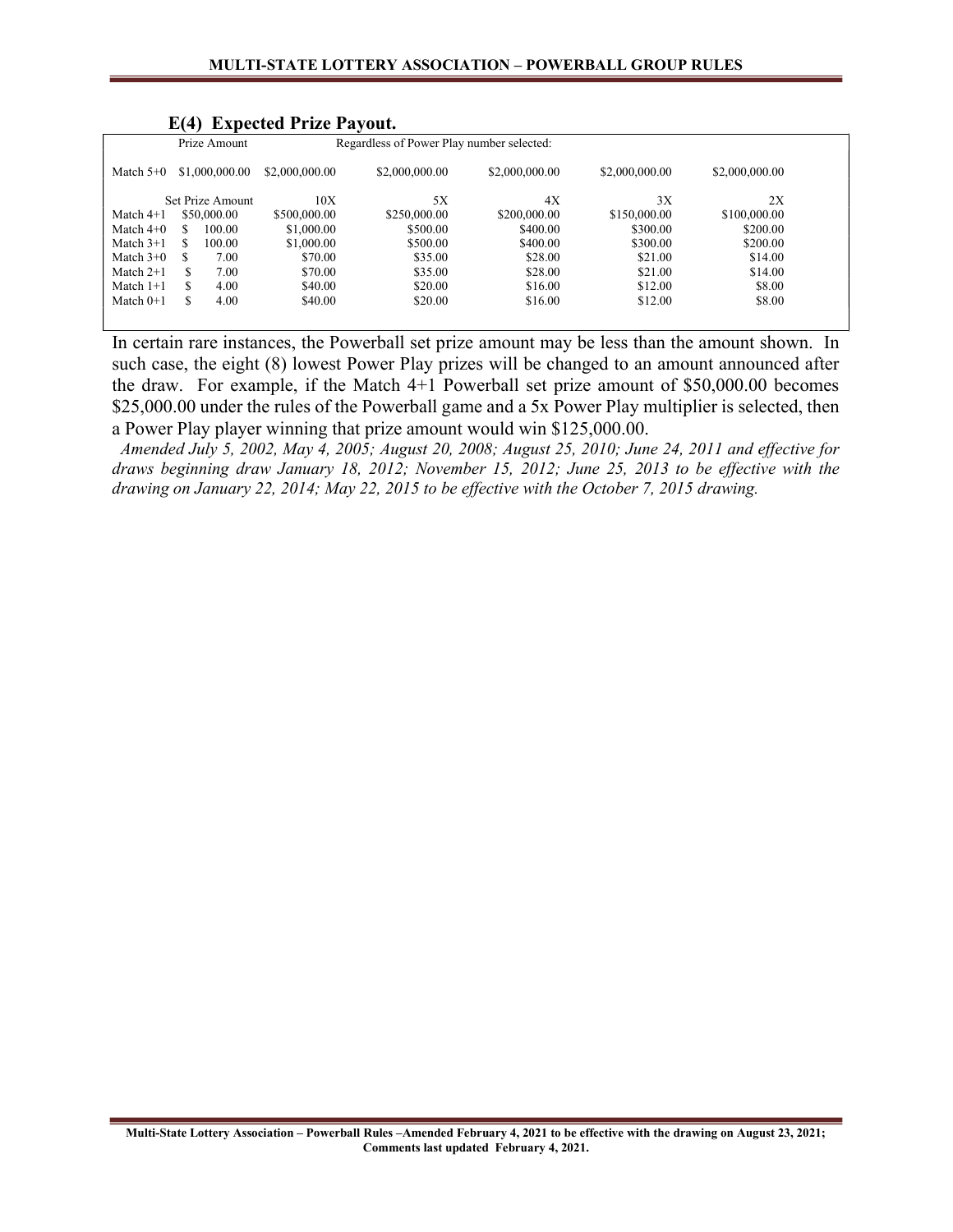# PB RULE F — PROBABILITY OF WINNING.

The following table sets forth the probability of the various Power Play numbers being drawn during a single Powerball drawing, except that the Power Play amount for the Match 5+0 prize will be two million dollars (\$2,000,000). The Group may elect to run limited promotions that may modify the multiplier features.

| When the 10X multiplier is available:     |                                      |                                       |  |  |  |  |
|-------------------------------------------|--------------------------------------|---------------------------------------|--|--|--|--|
| <b>Power Play</b>                         | <b>Probability of Prize Increase</b> | <b>Chance of</b><br><b>Occurrence</b> |  |  |  |  |
| Prize Won Times 10<br>$10X -$             | $1$ in 43                            | 2.3255%                               |  |  |  |  |
| 5X<br>- Prize Won Times 5                 | $2$ in 43                            | 4.6512\%                              |  |  |  |  |
| 4X<br>- Prize Won Times 4                 | $3$ in 43                            | 6.9767%                               |  |  |  |  |
| 3X<br>- Prize Won Times 3                 | 13 in 43                             | 30.2326%                              |  |  |  |  |
| 2X<br>Prize Won Times 2<br>$\sim$         | 24 in 43                             | 55.8140%                              |  |  |  |  |
| When the 10X multiplier is not available: |                                      |                                       |  |  |  |  |
| <b>Power Play</b>                         | <b>Probability of Prize Increase</b> | <b>Chance of</b><br><b>Occurrence</b> |  |  |  |  |
| Prize Won Times 5<br>5X                   | $2$ in 42                            | 4.7619%                               |  |  |  |  |
| 4X<br>- Prize Won Times 4                 | $3$ in 42                            | 7.1429%                               |  |  |  |  |
| 3X<br>- Prize Won Times 3                 | $13$ in $42$                         | 30.9523%                              |  |  |  |  |
| 2X<br>Prize Won Times 2<br>$\sim$         | 24 in 42                             | 57.1429%                              |  |  |  |  |

Power Play does not apply to the Grand Prize. Except as provided in Rule E(4), a Power Play Match 5 prize is set at two million dollars (\$2 million), regardless of the multiplier selected.

 Amended June 25, 2013 to be effective with the drawing on January 22, 2014; June 5, 2014; May 22, 2015 and June 25, 2015 to be effective with the October 7, 2015 drawing.

# PB RULE G— LIMITATIONS ON PAYMENT OF POWER PLAY PRIZES.

 G(1) Prize Pool Carried Forward. For Party Lotteries, the prize pool percentage allocated to the Power Play set prizes shall be carried forward to subsequent draws if all or a portion of it is not needed to pay the set prizes awarded in the current draw.

Amended December 8-9, 2009; May 22, 2015 to be effective with the October 7, 2015 drawing.

 $G(2)(a)$  Pari-Mutuel Prizes—All Prize Amounts. Except as provided for in in  $(G)(2)(c)$ , for Party Lotteries:

 $G(2)(a)(1)$  If the total of the original Powerball set prizes and the Power Play prizes awarded in a Drawing exceeds the percentage of the prize pools allocated to the set prizes, then the amount needed to fund the set prizes (including the Power Play prize amounts) awarded shall be drawn from the following sources, in the following order:

(i) the amount available in the SPP and the PPP, if any;

(ii) an amount from the Powerball SPRA, if available in the account, not to exceed forty million dollars (\$40,000,000.00) per Drawing; and

(iii) other amounts as agreed to by the Product Group in their sole discretion.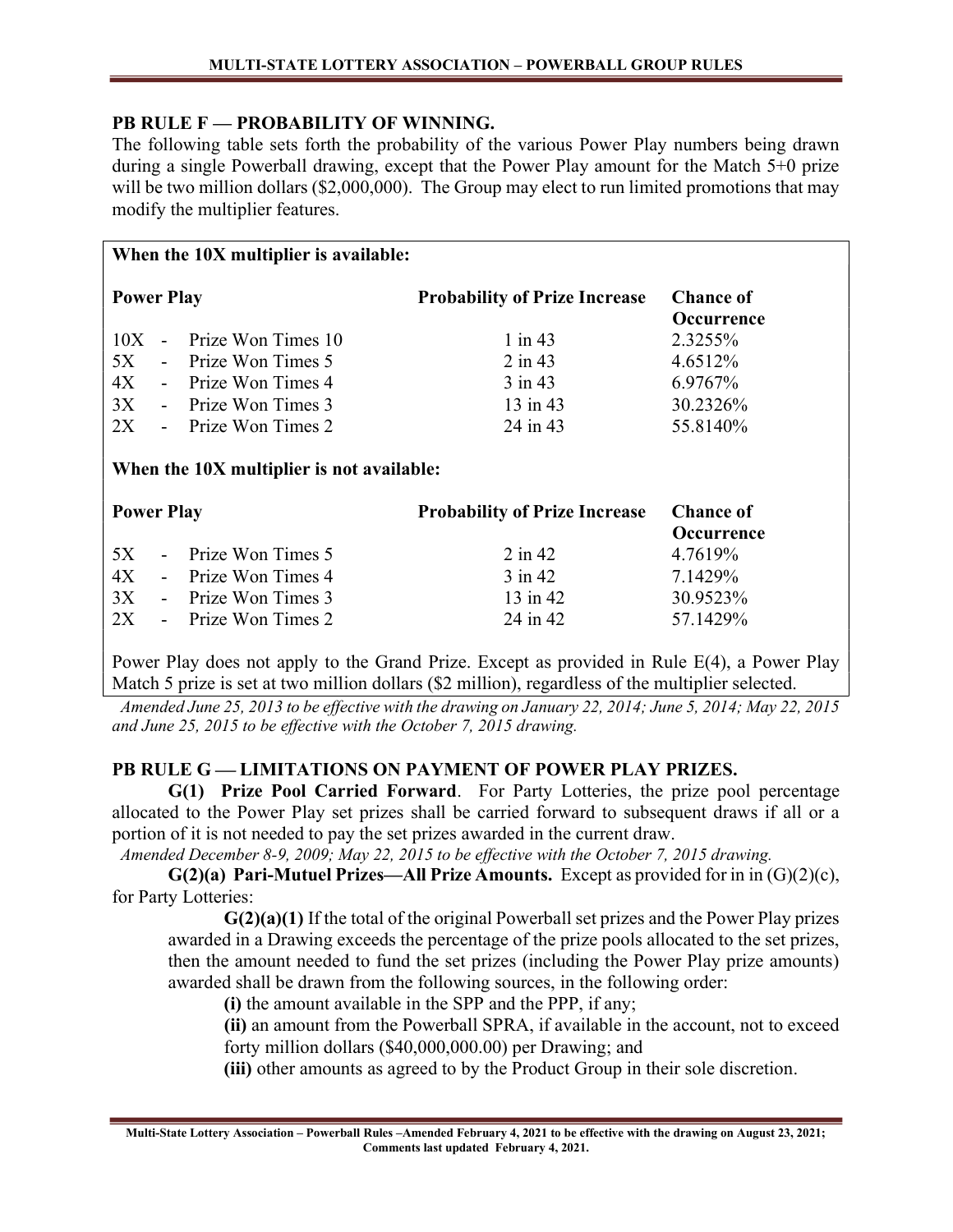$(G)(2)(a)(2)$  If, after these sources are depleted, there are not sufficient funds to pay the set prizes awarded (including Power Play prize amounts), then the highest set prize (including the Power Play prize amounts) shall become a pari-mutuel prize. If the amount of the highest set prize, when paid on a pari-mutuel basis, drops to or below the next highest set prize and there are still not sufficient funds to pay the remaining set prizes awarded, then the next highest set prize, including the Power Play prize amount, shall become a parimutuel prize. This procedure shall continue down through all set prizes levels, if necessary, until all set prize levels become pari-mutuel prize levels. In that instance, the money available from the funding sources listed in this rule shall be divided among the winning Plays in proportion to their respective prize percentages. Powerball and Power Play prizes will be reduced by the same percentage.

 Amended August 20, 2008; December 8-9, 2009; August 25, 2010; June 12, 2012; November 15, 2012; June 25, 2013 to be effective October 1, 2013; May 22, 2015 to be effective with the October 7, 2015 drawing; June 15, 2016 to be effective with the drawing on October 19, 2016; September 12, 2017, January 4, 2018, and April 5, 2018 to be effective with the drawing on September 15, 2018.

 $(G)(2)(b)$  Licensee Lotteries. Licensee Lotteries shall adhere to PB Rule  $G(2)(a)$  unless a different process is approved by the Product Group.

Adopted December 8-9, 2009; May 22, 2015 to be effective with the October 7, 2015 drawing.

(G)(2)(c) By agreement with the Licensee Lotteries, the Licensee Lotteries shall independently calculate their set pari-mutuel prize amounts, including the Power Play prize amounts. The Party Lotteries and the Licensee Lotteries shall then agree to set the pari-mutuel prize amounts for all lotteries selling the Powerball game at the lesser of the independentlycalculated prize amounts.

 Amended June 25, 2013 to be effective October 1, 2013; May 22, 2015 to be effective with the October 7, 2015 drawing.

#### PB RULE H – PRIZE PAYMENT

 H(1) Prize Payments. All Power Play prizes shall be paid in one single payment through the Selling Lottery that sold the winning ticket(s). A Selling Lottery may begin paying Power Play prizes after receiving authorization to pay from the MUSL central office.

Amended May 22, 2015 to be effective with the October 7, 2015 drawing.

H(2) Prizes Rounded. Prizes that, under these rules, may become pari-mutuel prizes, may be rounded down so that prizes can be paid in whole dollars. Breakage resulting from rounding these prizes shall be carried forward to the prize pool for the next Drawing.

 Amended August 25, 2010; November 15, 2012; June 5, 2014; May 22, 2015 to be effective with the October 7, 2015 drawing.

# Part IV Repealed April 5, 2018.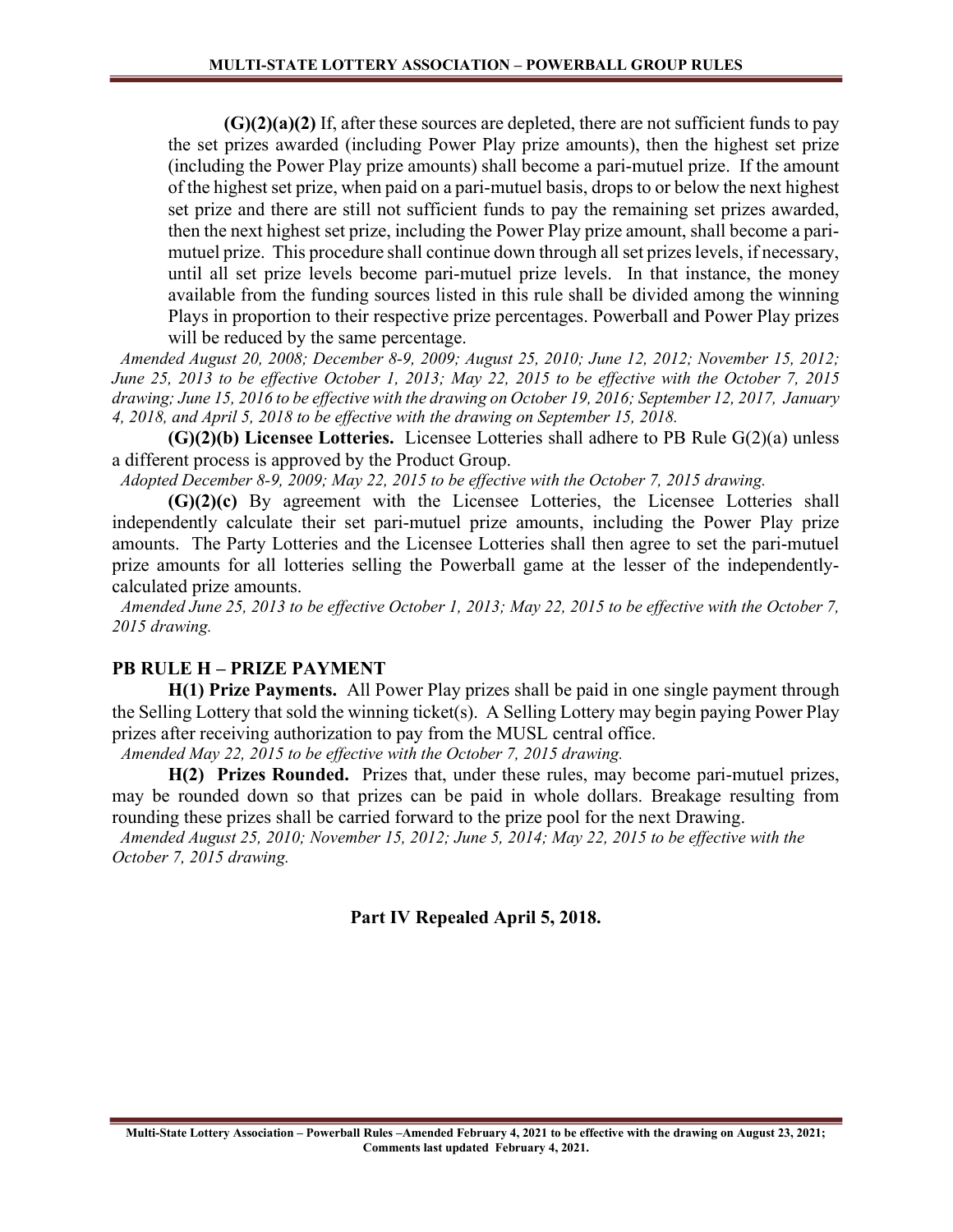# PART V – POWERBALL DOUBLE PLAY PROMOTION

# PB DP RULE 1 - POWERBALL DOUBLE PLAY PROMOTION DESCRIPTION.

DP 1.1 – Powerball DP Overview. The Powerball Double Play Promotion ("DP" or "Promotion") is an add-on to the Powerball game, and participation by a Lottery is optional. Players must purchase an official Powerball ticket to participate in DP.

 DP offers players a second chance to win a new set of prizes, using the same numbers the player selected (manually or by computer pick) for their Powerball Play. The Double Play Drawing is a separate drawing which takes place after the official Powerball Drawing, conducted by and in accordance with the Product Group approved Draw Procedures.

Selling Lotteries may choose when to start, and end the Double Play Promotion.

DP is an additional add-on to the Powerball game, and does not replace or alter Power Play. Power Play is not available with the Double Play Promotion. DP Prizes will not be multiplied or increased by the Power Play Promotion.

 DP is conducted in accordance with the Powerball Double Play Promotion Rules and Selling Lottery rules. All rules applicable to the Powerball Game in Parts I and II of these rules are applicable to the DP Promotion unless otherwise indicated.

 Powerball prizes and Double Play prizes are determined separately; for example, a Powerball player who chooses to participate in Double Play may win both a Double Play prize and a Powerball Prize, if their Play numbers match the Powerball winning numbers and also the Double Play winning numbers.

 Participating Lotteries may require purchase of the Double Play promotion when a player purchases a Powerball play.

Amended February 4, 2021.

DP 1.2 How DP Works. Double Play is a five (5) out of sixty-nine (69) plus one (1) out of twenty-six (26) lottery game, drawn on the day(s), time(s) and location(s) as determined by the Powerball Product Group, and which pays a single payment First Prize.

DP 1.3 DP Winning Numbers. Double Play winning numbers applicable to determine Double Play prizes will be determined on the day(s), time(s) and location(s) as determined by the Powerball Product Group. During the drawing event, five (5) numbers shall be drawn from the first set of sixty-nine (69) numbers, and one (1) number shall be drawn from the second set of twenty-six (26) numbers, which shall constitute the Double Play Winning Numbers.

Powerball winning numbers shall not be used to determine Double Play prizes. Double Play winning numbers shall not be used to determine Powerball prizes.

DP 1.4 DP Requirements. To play Double Play, Players must purchase an official Powerball ticket. For an additional one dollar (\$1.00) players may purchase a Double Play at the same time the Powerball ticket is purchased. Double Play Play numbers shall be the same as the numbers the player selected (manually or computer pick) for their Powerball Play. The one dollar (\$1.00) purchase price for Double Play shall include any specific statutorily-mandated tax of a Selling Lottery to be included in the price of a lottery Play.

DP 1.5 - Purchases. Plays may be purchased from a Selling Lottery approved sales outlet in a manner as approved by the Selling Lottery and in accordance with MUSL Rules.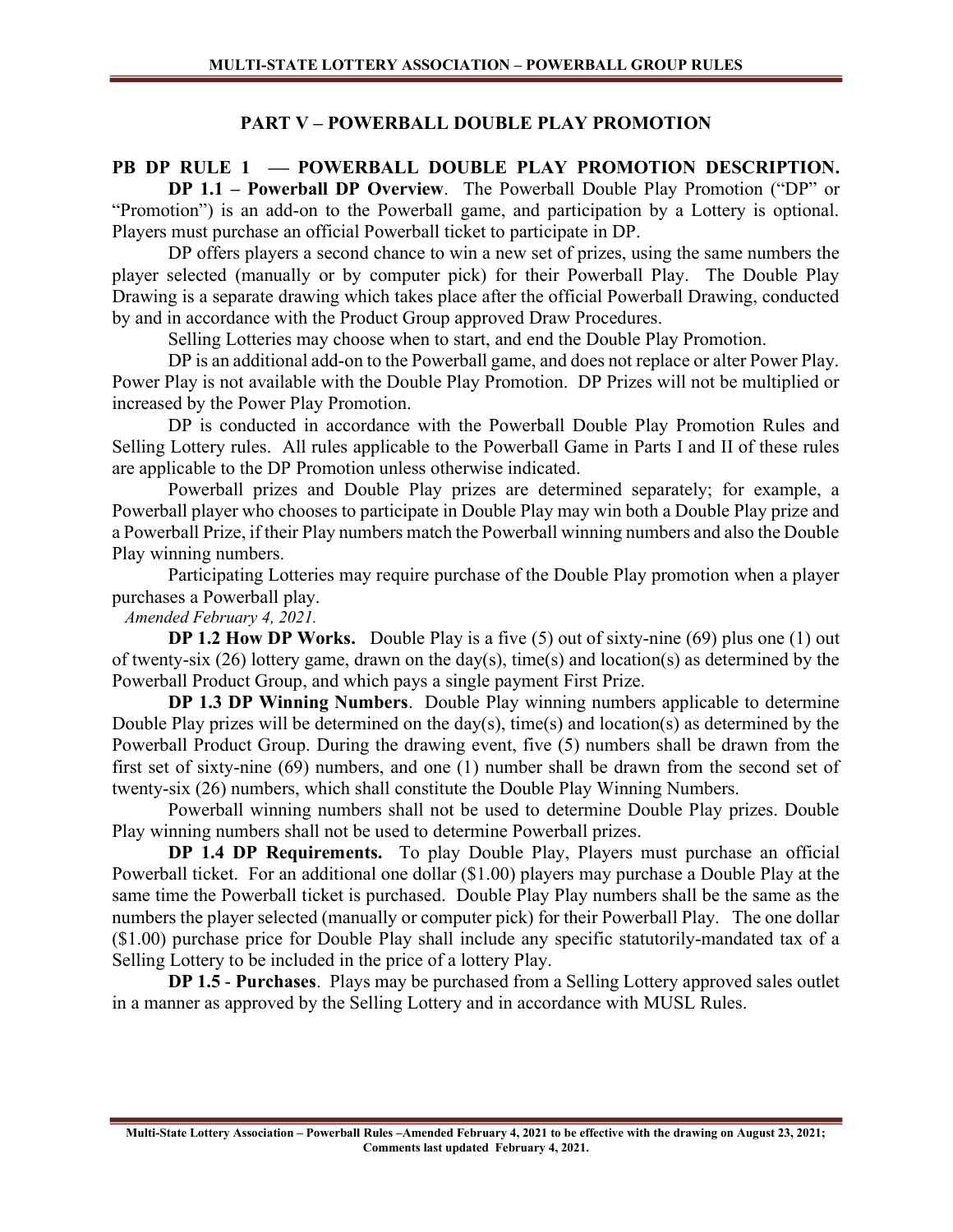DP 1.6 - Tickets and Ticketless Transactions. Selling Lotteries may determine whether the DP Plays are printed on the same ticket as a Powerball ticket, or on a separate ticket from the Powerball ticket.

 If a Selling Lottery determines that the DP Play may be on a separate ticket than the Powerball ticket, under no circumstances will a claim be paid for a DP prize without having first purchased an official Powerball ticket for the same drawing.

 If the DP is on a separate ticket, then that ticket must match all of the game play, serial number and other validation data residing in the Selling Lottery's computer gaming system (CGS) and such ticket shall be the only valid proof of the wager placed and the only valid receipt for claiming or redeeming such prize.

 If the DP Play is purchased as a ticketless transaction, the Selling Lottery's electronic record of purchase shall be the only valid proof of the wager placed and the only valid receipt for claiming or redeeming such prize. See also Rules 31.3(o) and 32.4.

# PB RULE DP 2 - PRIZE POOL.

DP RULE 2.1 - Double Play Prize Pool. The prize pool for all prize categories offered by the Selling Lotteries shall consist of fifty-five percent (55%) of each drawing period's sales, inclusive of any specific statutorily-mandated tax of a Selling Lottery to be included in the price of a lottery PB Play, and inclusive of contributions to the prize pool accounts, but may be higher or lower based upon the number of winners at each prize level. Prize pool contribution requirements shall be based on the sales price for Plays as established by the Group, not on the amount collected by the Selling Lottery after deducting for statutorily mandated taxes.

Amended January 7, 2021.

DP RULE 2.2 - Double Play Prize Pool Accounts and Prize Reserve Account. The Product Group shall set the contribution rates to the prize pool and prize reserve accounts established by this rule.

# (a) Reserved.

 (b) The following prize pool accounts for the Double Play game are hereby established: (i) The First Prize Pool (FPP), which is used to fund the First Prize and fund deficiencies in the DPSPP. Any monies not used to pay a First Prize may be used to fund deficiencies in the DPSPP as needed. Any funds not used to pay a First Prize or fund deficiencies in the DPSPP shall accumulate in this pool until such time as funds are needed to pay a First Prize or fund deficiencies in the DPSPP; and (ii) The Double Play Set Prize Pool (DPSPP), which is used the fund the Double Play Set or Lower Tier Prizes. The DPSPP shall hold the temporary balances that may result from having fewer than expected winners in the Double Play Set Prize categories. The Source of the DPSPP is the Selling Lottery's weekly prize contributions less actual Double Play Set Prize liability.

# (c) Reserved.

(d) The contribution rate to the FPP from DP Plays shall be four and nine thousand eight hundred and eighty-nine ten thousandths percent (4.9889%) of sales.

Amended January 7, 2021.

# (e) Reserved.

(f) The Product Group may determine to expend all or a portion of the funds in the DPSPP: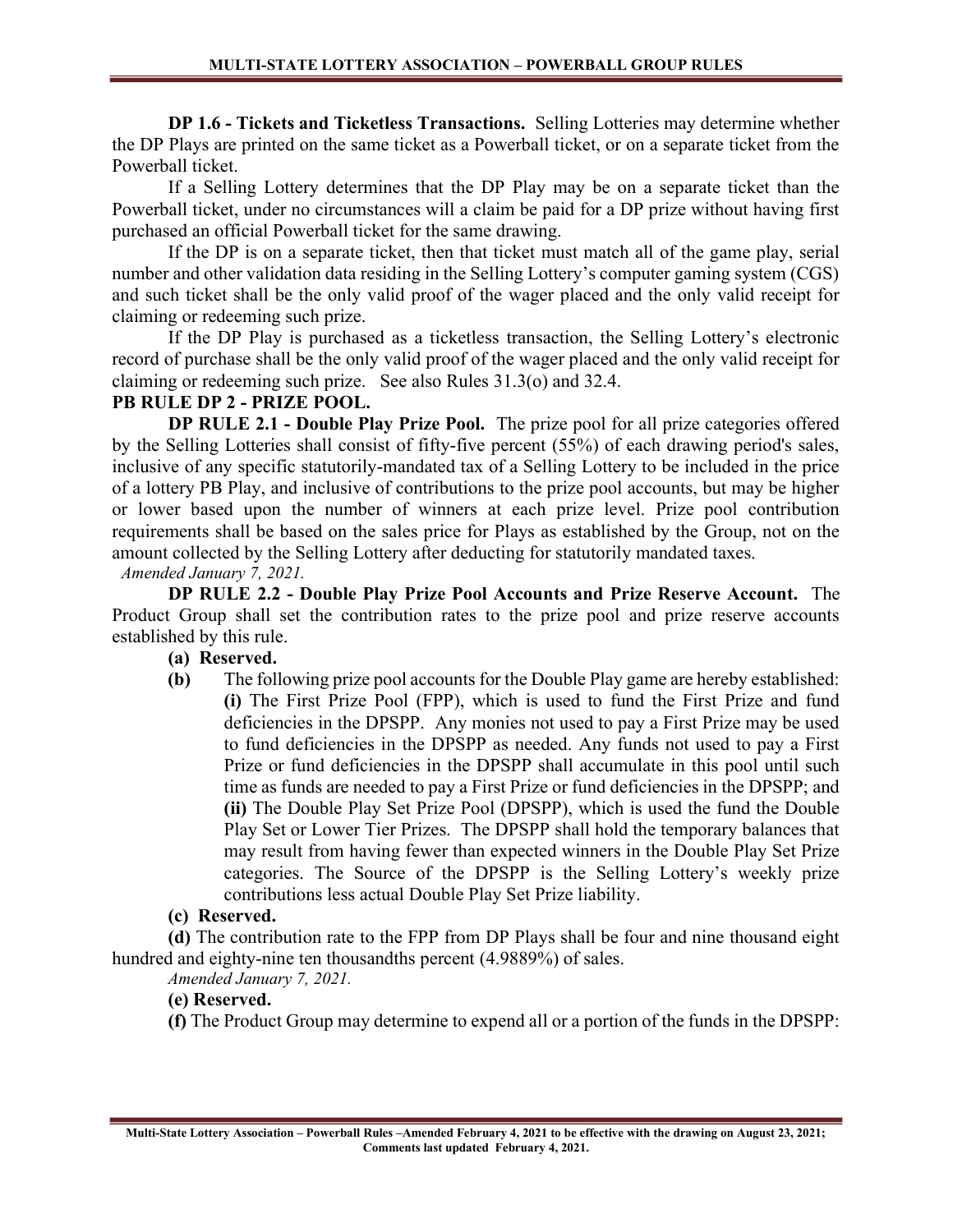(i) for the purpose of indemnifying the Selling Lotteries in the payment of prizes to be made by the Selling Lotteries; and

(ii) for the payment of prizes or special prizes in the game, limited to prize pool contributions from lotteries participating in the special prize promotion.

(g) Reserved.

(h) Reserved.

(i) Reserved.

Amended January 7, 2021.

DP Rule 2.3 Licensee Lotteries. Licensee Lotteries shall adhere to DP Rule 2.2 unless a different process is approved by the Product Group.

PB RULE DP 3 - EXPECTED PRIZE PAYOUT PERCENTAGES. The First Prize payout shall be determined on a pari-mutuel basis. All Double Play prizes shall be paid as single payment prize. Except as otherwise provided in these Rules, all prizes other than the First Prize are set prize amounts. All prize payouts are made with the following expected prize payout percentages, although the prize payout percentages per draw may vary:

| Number of Matches Per PB Play                                                                                     | Prize Payment | DP Prize Pool Percentage<br>Allocated to Prize | DP Sales Percentage<br>Allocated to Prize |
|-------------------------------------------------------------------------------------------------------------------|---------------|------------------------------------------------|-------------------------------------------|
| All five $(5)$ of first set plus one $(1)$ of second set. First Prize - \$10,000,000                              |               | $9.0707\%$                                     | 4.9889%*                                  |
| All five (5) of first set and none of second set.                                                                 | \$500,000     | 7.7780 %                                       | 4.2779%                                   |
| Any four $(4)$ of first set plus one $(1)$ of second set.                                                         | \$50,000      | 9.9558%                                        | 5.4757%                                   |
| Any four (4) of first set and none of second set.                                                                 | \$500         | 2.4889%                                        | 1.3689%                                   |
| Any three $(3)$ of first set plus one $(1)$ of second set.                                                        | \$500         | 6.2721%                                        | 3.4497%                                   |
| Any three (3) of first set and none of second set.                                                                | \$20          | 6.2721\%                                       | 3.4497%                                   |
| Any two $(2)$ of first set plus one $(1)$ of second set.                                                          | \$20          | 5.1850\%                                       | 2.8517%                                   |
| Any one $(1)$ of first set plus one $(1)$ of second set.                                                          | \$10          | 19.7677%                                       | 10.8722%                                  |
| None of first set plus one $(1)$ of second set.                                                                   | \$7           | 33.2097 %                                      | 18.2653%                                  |
| * The maximum contribution rate may include contributions to the Prize Pool Accounts as described in these rules. |               |                                                |                                           |

(a) The First Prize amount shall be divided equally by the number of DP Plays winning the First Prize. If no Plays match the DP winning numbers as described above, the DP First Prize will not be awarded, and remains at ten million dollars (\$10,000,000).

(b) The DPSPP (for payment of single payment prizes of five hundred thousand dollars (\$500,000.00) or less) shall be carried forward to subsequent draws if all or a portion of it is not needed to pay the set prizes awarded in the current draw.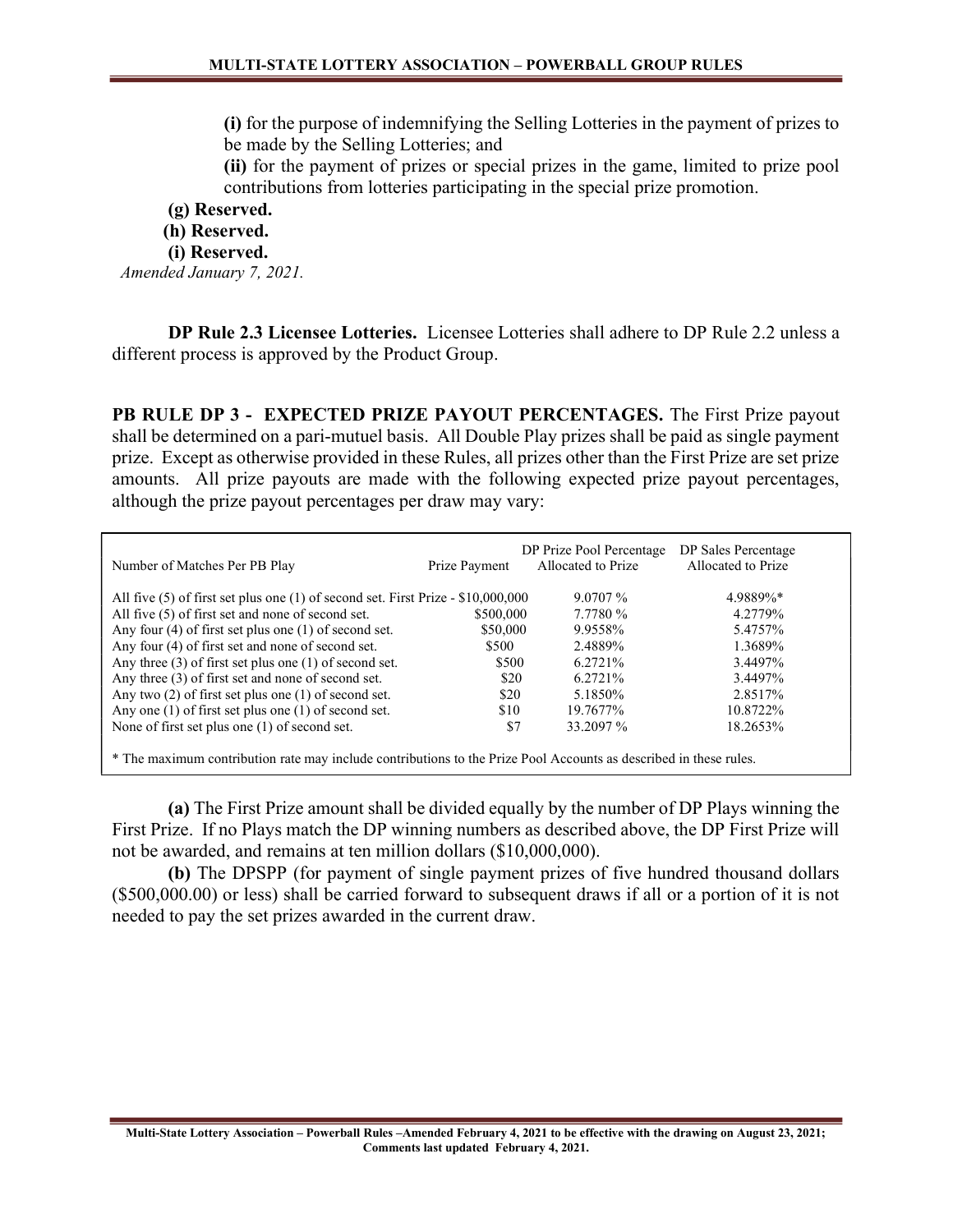#### (c) Pari-mutuel Prize Determinations Applicable to Participating Lotteries.

(c)(1) Except as otherwise provided for in PB Rule DP  $3(c)(2)$ :

(c)(1)(a) If the total of the Double Play Set Prizes awarded in a drawing exceeds the percentage of the prize pool allocated to the Double Play Set Prizes, then the amount needed to fund the Double Play Set Prizes awarded shall be drawn from the following sources, in the following order:

(i) the amount available in the DPSPP if any;

(ii) an amount from the FPP, if available; and

(iii) other amounts as agreed to by the Product Group in its sole discretion.

(c)(1)(b) If, after these sources are depleted there are not sufficient funds to pay the Double Play Set Prizes, then the highest Double Play Set Prize shall become a pari-mutuel prize. If the amount of the highest Double Play Set Prize, when paid on a pari-mutuel basis, drops to or below the next highest Double Play Set Prize and there are still not sufficient funds to pay the remaining Double Play Set Prizes awarded, then the next highest Double Play Set Prize shall become a parimutuel prize. This procedure shall continue down through all Double Play Set Prize levels, if necessary, until all Double Play Set Prize levels become pari-mutuel prize levels; In that circumstance, the money available from the funding sources listed in this Rule shall be divided among the winning DP Plays in proportion to their respective prize percentages.

#### (c)(2) Reserved.

(d) Subject to the laws and rules governing each Selling Lottery, the number of prize categories and the allocation of the prize fund among the prize categories may be changed at the discretion of the Product Group, for promotional purposes. Such change shall be announced by Product Group.

Amended January 7, 2021.